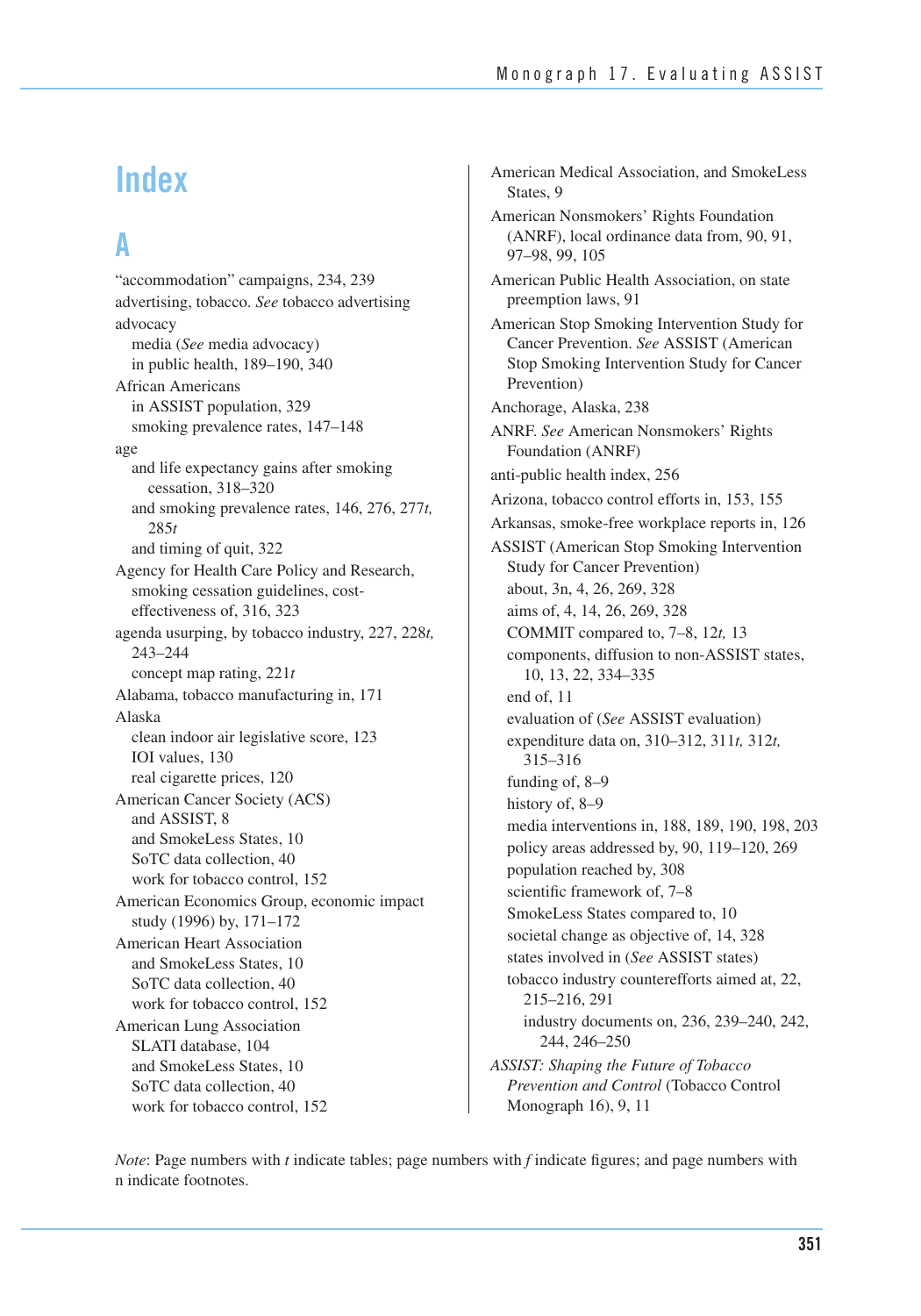ASSIST Coalition Assessment, 16–17 ASSIST Coordinating Center, 10 and ASSIST Newspaper Tracking System, 189–193, 196 ASSIST evaluation, 3–26, 328 of capacity, 14, 331–332, 333 and complex program evaluation, 11, 338–339 conceptual framework, 15–21, 18*f,* 26, 329 assumptions of, 16, 272 evolution of, 16–17, 23–24, 24*f*  key constructs, 17–20, 19*t,* 23–24, 24*f,* 25*t*  as legacy, 335 variables in, 19*t,* 23, 25*t*  contributions/lessons of, 26, 328–341 ASSIST Newspaper Tracking System, 201–202 conclusions, 340–341 for media intervention evaluation, 190, 202 for public health intervention evaluation, 338–339 for state tobacco control intervention evaluation, 15–16, 291–292, 335 summary, 339–340 for tobacco control intervention evaluation, 55, 137, 155–156, 334–336 of cost-effectiveness (*See* cost-effectiveness of ASSIST) ecological approach to, 4–5, 14, 16, 330 of economic dependence on tobacco (*See*  economic dependence on tobacco) Expert Panel, 17, 97, 99 of final outcomes (*See* final outcomes) funding levels, 15 historical context, 5–13 indices in, 53–54, 272, 330 (*See also specific indices*) of initial outcomes (*See* initial outcomes; Initial Outcomes Index (IOI)) key findings of, 330–332 legacy of, 334–336 of legislative changes (*See* legislative changes, measurement of) of media interventions (*See* Newspaper Tracking System, ASSIST) methodological approach, 4–5, 13–24 analytic challenges, 21–23, 26 capacity measurement in, 14 data collection timeline, 17, 18*f* 

 (*See* tobacco industry counterefforts and tactics) ecological/systems model in, 4–5, 14, 16, 330–331, 340 evolution of, 16–17 indices, 53–54, 272, 330 key constructs, 17–20 key principles, 14–16 model diagnostics, 273 one-tailed statistical tests, 272 outcome measures, 5, 14–16, 19*t,* 20–21, 25*t*  preliminary analyses, 272–273 research questions, 21, 21*t,* 271 societal change in, 14 units of selection, 272 of societal change, 14, 338–339 of state-level conditions affecting tobacco control (*See* economic dependence on tobacco; state conditions) of strength of intervention (*See* Strength of Tobacco Control (SoTC) index) summary and conclusions, 24–26 timeline, 18*f*  of tobacco industry counterefforts and tactics ASSIST Newspaper Tracking System. *See*  Newspaper Tracking System, ASSIST ASSIST states compared to non-ASSIST states (*See* ASSIST states *versus* non-ASSIST states) expenditure data, 310–311, 311*t,* 315 funding for tobacco control, 153–155, 154*t*  selection of, 23 tobacco-growing/manufacturing, 150 ASSIST states *versus* non-ASSIST states cigarette prices, real, 121*t*  clean indoor air ratings (legislative scores), 92, 103, 103*t,* 124*t,* 130 demographic factors, baseline, 270*t*  final outcomes, 269–270, 292 funding for tobacco control, 154*t,* 155 initial outcomes, 136 IOI scores, 130, 131*t,* 283, 284*f,* 342*t*–343*t*  after diffusion of ASSIST practices, 335 newspaper coverage of tobacco policy, 199*t,*  199–200 per capita cigarette consumption, 278*f,* 279, 280*f,* 281*t,* 289–290, 292, 301*t*  baseline, 270, 270*t*  and IOI changes, 287–289, 289*t,* 290 and SoTC scores, 287, 287*t*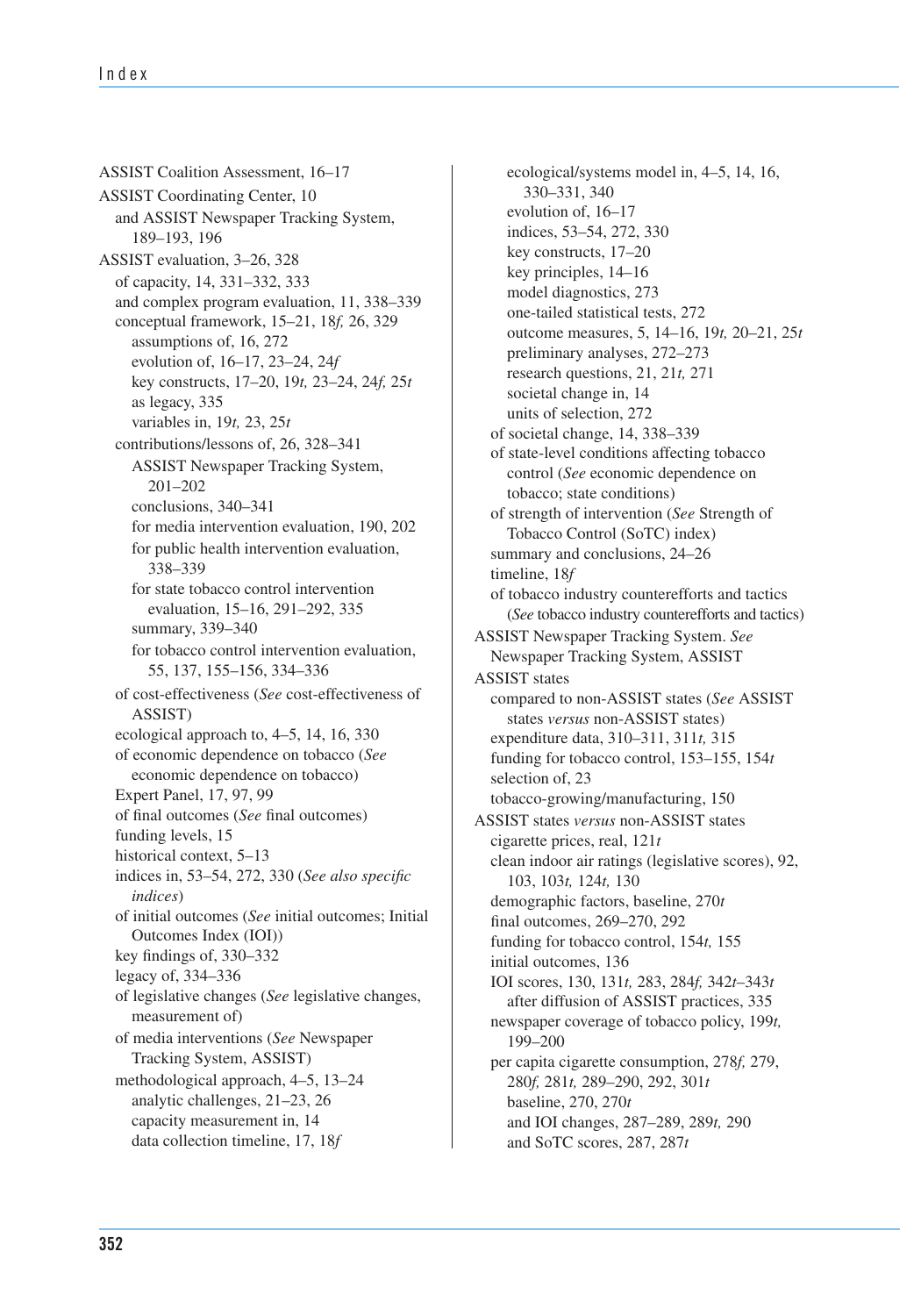projection to U.S. population, 291, 292, 332 smoke-free workplace reports, 127*t*  smoking prevalence, adult, 270, 275–276, 289, 292, 301*t* and age, 276, 277*t* baseline, 23, 270, 270*t* sex differences, 276, 277*t,* 289 by state, 342*t*–343*t* smoking prevalence reduction, 331, 332 SoTC scores, 44, 45*t,* 283, 290, 342*t*–343*t* and per capita cigarette consumption, 287, 287*t* state conditions baseline, 270*t* tobacco as share of GSP, 177*t* tobacco industry counterefforts in, 291 attitudes. *See* public opinion; views and attitudes

# **B**

"balanced scorecard" performance measures, 42–43 Behavioral Risk Factor Surveillance System (BRFSS), 16, 21 benchmark systems for cost-effectiveness evaluation, 308 for rating state tobacco control laws, 91–92 Bero, L., work on tobacco industry counterefforts to ASSIST, 215–216, 236, 255, 291 Beverly Hills, California, 238 Bialous, Stella Aguinaga on tobacco industry counterefforts and tactics, 213 Bonate, P. L., 293 Boston, Massachusetts, 239 Boucher, Rick, 248 Boyle, R. G. on political ideology and tobacco control, 152–153 on state spending on tobacco control, 153 on tobacco-growing states, 148 BRFSS. *See* Behavioral Risk Factor Surveillance System (BRFSS) Briant, Tom, 249 Brownson, Ross C. on policy and legislative changes, 87 Brown & Williamson, tobacco control counterefforts by, 238, 246

## **C**

California analytic treatment of, 273, 276 clean indoor air legislative score, 123 and IMPACT, 9 per capita cigarette consumption, 290 smoking prevalence trends, 51 in youth, 146–147 tobacco control in, 136 cigarette/tobacco tax, 10, 153 funding of, 51, 153 local smoke-free policies, 152 timing of outcomes, 20 Campaign for Tobacco-Free Kids, 104, 136 cancer control research phases, 7*f* capacity definitions and components of, 14, 333 for tobacco control, ASSIST evaluation and findings, 14, 331–332, 333 capacity (SoTC component), 20, 35 definitions, 34, 35, 36, 39 scores, 45*t,* 47*f* correlations, 48, 48*t* domain-level, 49–51, 50*t,* 53 variables measuring, 35–36, 56*t,* 58*t*–59*t* Capilouto, E. I. on political ideology and tobacco control, 152–153 on state spending on tobacco control, 153 on tobacco-growing states, 148 cardiovascular disease prevention, 338 case studies of media interventions, 200, 201 of tobacco industry counterefforts and tactics, 230–233 CDC. *See* Centers for Disease Control and Prevention (CDC) Census of Agriculture, 166 Census of Manufacturers, 170 Center for Indoor Air Research, 250 Center for Tobacco Policy Research, 337 Centers for Disease Control and Prevention (CDC) best practices, 14 BRFSS, 16 IMPACT, 9–10, 41, 136–137 NTCP, 11 Office on Smoking and Health, 335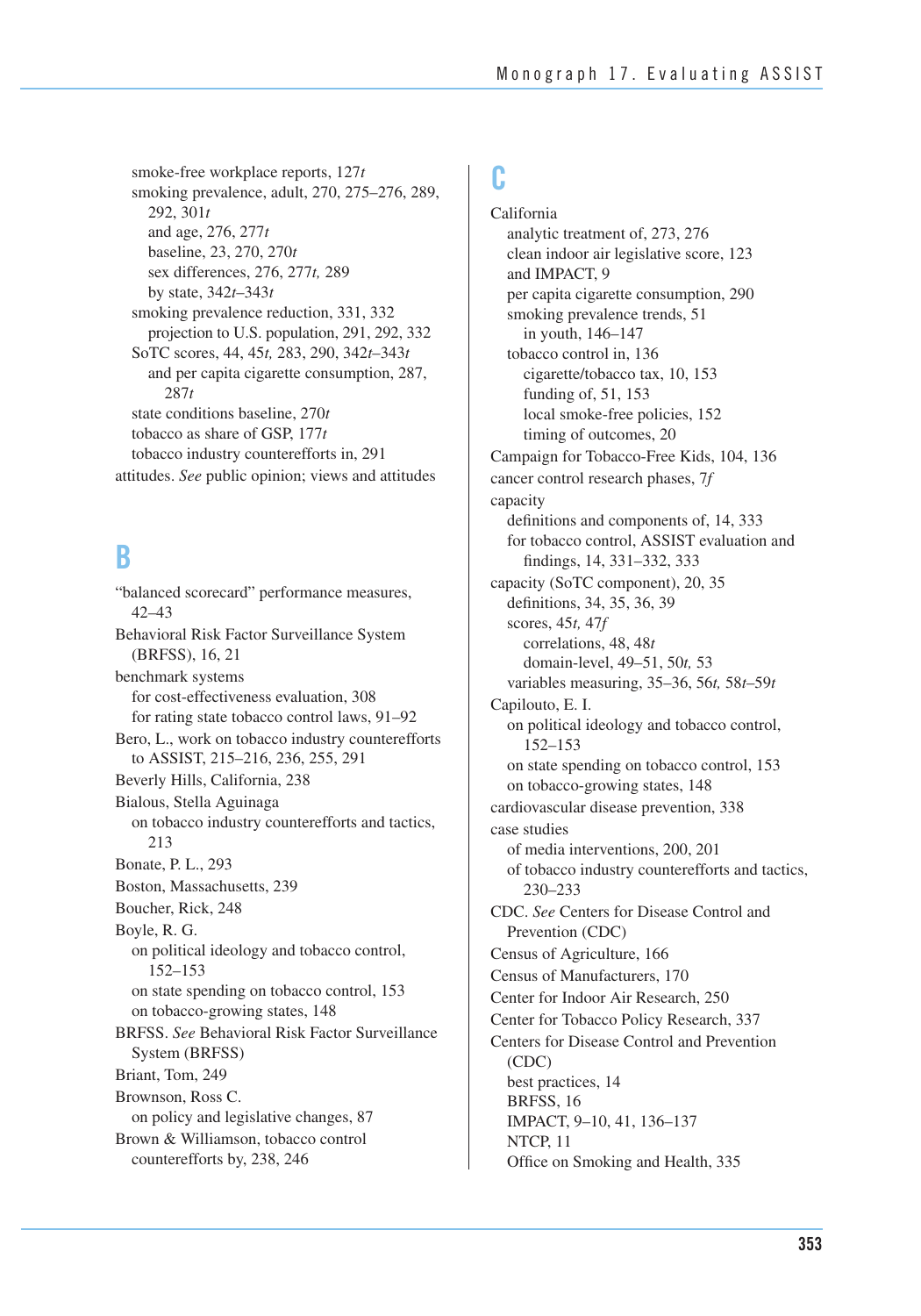and Master Settlement Agreement payments, 171 and per capita cigarette consumption, 120, 122, 123*f,* 130, 133*t,* 137–138, 287, 288*t,* 290, 292 on Strength of Tobacco Control (SoTC) index, 31 in SoTC data collection, 39, 41 STATE database, 104 Syndemics initiative, 7 Chaloupka, Frank J. on economic impact of tobacco, 163 on political activism and tobacco control, 153 on tobacco control spending, 153 on tobacco-growing/producing states, 148, 166 Chase Econometrics study (1985), 172 Chriqui, Jamie on policy and legislative changes, 87 on political ideology and tobacco control, 153 cigarette(s) exports, 168, 169*f*  imports, 167 sales data, 115 cigarette consumption per capita (*See* per capita cigarette consumption) U.S., decline in, 167, 169*f*  cigarette excise tax, 10 and cigarette prices, 120 newspaper coverage of, 197*f,* 198 proliferation of, 153 in tobacco-growing/producing states, 148, 166 cigarette prices, real, 120–122 as ASSIST policy priority, 119–120 definition and determinants of, 120 and economic impact of tobacco manufacturing, 176 and final outcomes, 130, 133*t*  as initial outcome measure, 118, 120 and smoking prevalence, adult, 120, 122*f,*  285–286 by state, 120, 121*t*  cigarette production, 170. *See also* tobacco manufacturing U.S., decline in, 167, 169*f*  cigarette smoking. *See entries under* smoking Clark, Pamela I. clean indoor air laws in California, 152 local ordinances, 90, 91, 152 rating system, 90, 92, 97–99 state+local results, 102–103, 103*t,* 124*t* newspaper coverage of, 196, 197*f,* 198

rating methods, 93–99 limitations of, 96–97 local laws, 97–99 state laws, 93–96 rating results (*See* clean indoor air ratings) state laws (*See* state clean indoor air laws) in tobacco-growing/producing states, 148, 166 workplace (*See entries under* smoke-free workplace) clean indoor air ratings (legislative scores), 92, 100, 102–103, 103*t,* 122–123, 124*t*  changes in, 100–102, 101*t,* 102*f*  ASSIST *versus* non-ASSIST states, 92, 103, 103*t,* 124*t,* 130 methods, 93–99 limitations of, 96–97 local laws, 97–99 state laws, 93–96 and per capita cigarette consumption, 123, 126*f,* 133*t*  and smoking prevalence, adult, 123, 125*f,* 133*t,*  285–286 and SoTC scores, 44, 48*t* by state, 122–123, 124*t* state+local results, 102–103, 103*t,* 124*t* cluster analysis, in concept mapping, 219, 220, 223*f,* 224*f*  coalition assessment measure, 16–17 Coalition on Smoking OR Health, and SoTC data collection, 40 coalitions protobacco, tobacco industry documents on, 245–246 tobacco control (*See* tobacco control coalitions) Cochrane Collaboration, 15 Cohen, Bernard, 189 Colorado per capita cigarette consumption, 297*f* tobacco control funding, 338 tobacco industry media plan for, 252–253 Columbus, Christopher, 165 COMMIT (Community Intervention Trial for Smoking Cessation), 6 ASSIST compared to, 7–8, 12*t,* 13 evaluation methodology, 13 community interventions based on, 6 religious, and smoking behavior, 151–152 and view of tobacco use, 144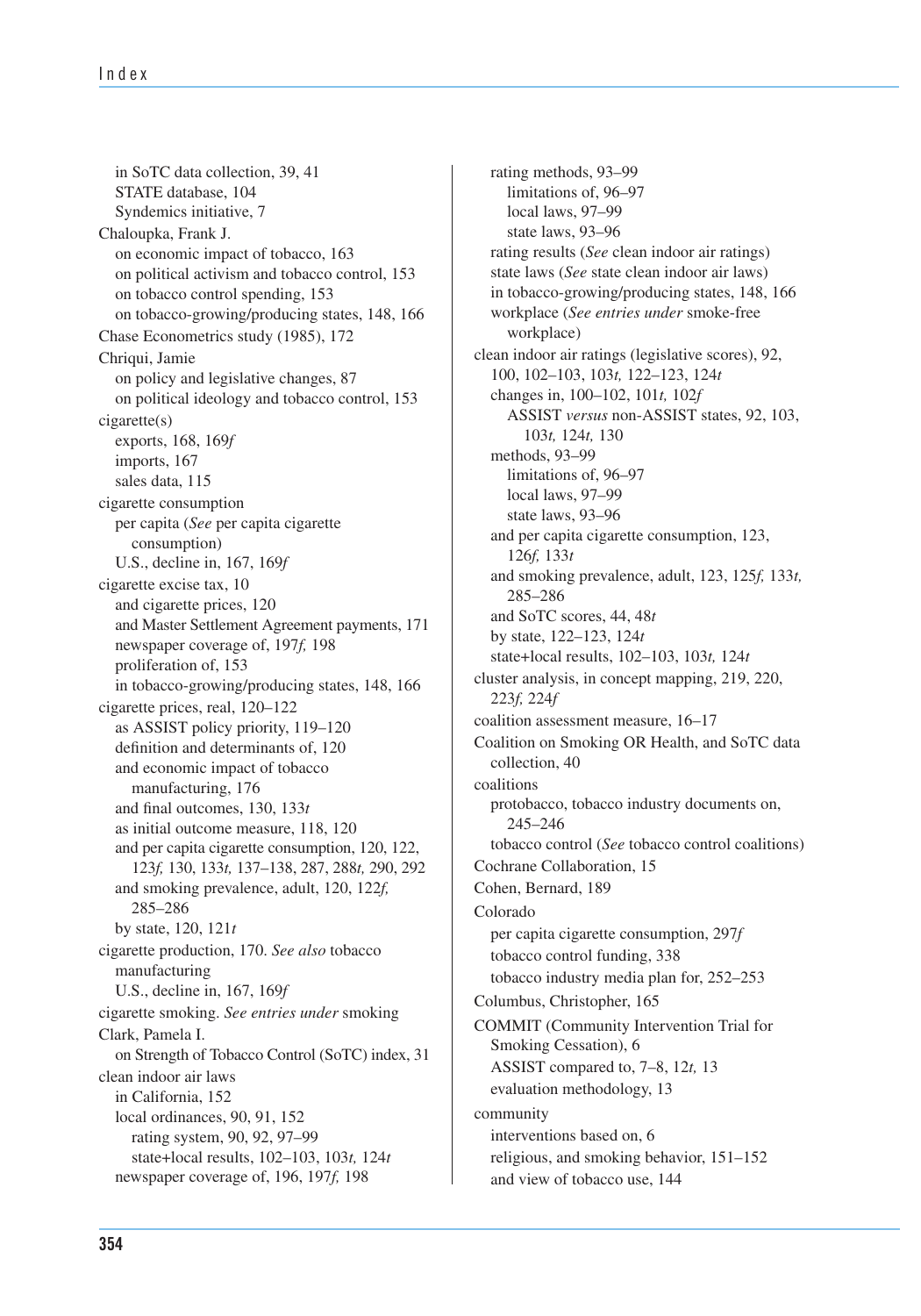Community Intervention Trial for Smoking Cessation. *See* COMMIT competing factors, 22–23, 291–292 complexity, as evaluation challenge, 11, 338–339 concept mapping, 330 methods of, 217 reliability of, 220 in SoTC index validation, 85, 85*f,* 330 of tobacco industry counterefforts and tactics (*See* tobacco industry counterefforts and tactics, concept mapping) conceptual framework, of ASSIST evaluation, 15–21, 18*f,* 26, 329, 335 assumptions of, 16, 272 evolution of, 16–17, 23–24, 24*f* key constructs, 17–20, 19*t,* 23–24, 24*f,* 25*t* variables in, 19*t,* 23, 25*t* Connecticut economic importance of tobacco in, 168 smoke-free workplace law in, 153 tobacco industry counterefforts in, 241 core sector (tobacco industry), 171, 172, 174 cost(s), total, calculation of, 308 cost-effectiveness analysis, 308–310 of ASSIST (*See* cost-effectiveness of ASSIST, analysis of) example of, 309 sensitivity analysis in, 310 cost-effectiveness of ASSIST analysis of, 307–323 data sources, 310–312, 323 discounting in, 309–310 flaws in, 321–322 outcome measures, 308 sensitivity analysis in, 310, 313*t,* 314*t,* 315 compared to other programs, 316, 322–323 estimates of, 321 key findings on, 332 and life-years gained after smoking cessation, 317–321 and recidivism rates, 313*t,* 315, 320–322 and smoking prevalence rate changes, 314*t,*  315, 316–317 and tobacco control establishment, 321 cost per life-year gained, 307, 321 cost per person, of tobacco use prevention, 308, 316, 323 cost per quit, 307 ASSIST, 315–316, 321, 323 compared to other programs, 316, 322–323

 Cromwell, J., on cost per life-year gained, 320, 323 and cost-effectiveness, 314*t,* 315 long-term impact of, 316, 321 and timing issues, 322 covariates in ASSIST evaluation, 145–146 for smoking prevalence, 23 CPS. *See* Current Population Survey (CPS) Cullen, Joseph, cancer control phases of, 7*f* culture, and smoking behavior, 148, 151, 152 Current Population Survey (CPS), 114, 149 Tobacco Use Supplement to (TUS) (*See* Tobacco Use Supplement to the Current Population Survey (TUS-CPS))

## **D**

Dagli, E., 216 D'Agostino, R. B., 318 databases, for tobacco control evaluation, need for, 337 data collection for ASSIST evaluation, timeline of, 17, 18*f*  for ASSIST Newspaper Tracking System, 191 demographic data, 149 for future tobacco control research efforts and evaluations, 336–337 standardized, for outcomes, 118 data sources for ASSIST evaluation, 21–22 on cost-effectiveness of ASSIST, 310–312, 323 on local tobacco control laws, 90, 91, 97–98, 99, 105 on per capita cigarette consumption, 115 on smoking prevalence, 114–115, 149–150 on state tobacco control laws, 90, 91, 104–105 on tobacco manufacturing, 174–175 Davis, William on final outcomes, 265 Daynard, R. A., 216 Delaware adult smoking prevalence changes, 276 smoke-free workplace law, 153 tobacco control funding, 338 demographic factors, 22, 146*t,* 146–148, 155. *See also* age; sex differences; state conditions baseline, in ASSIST states *versus* non-ASSIST states, 270*t* data sources, 149–150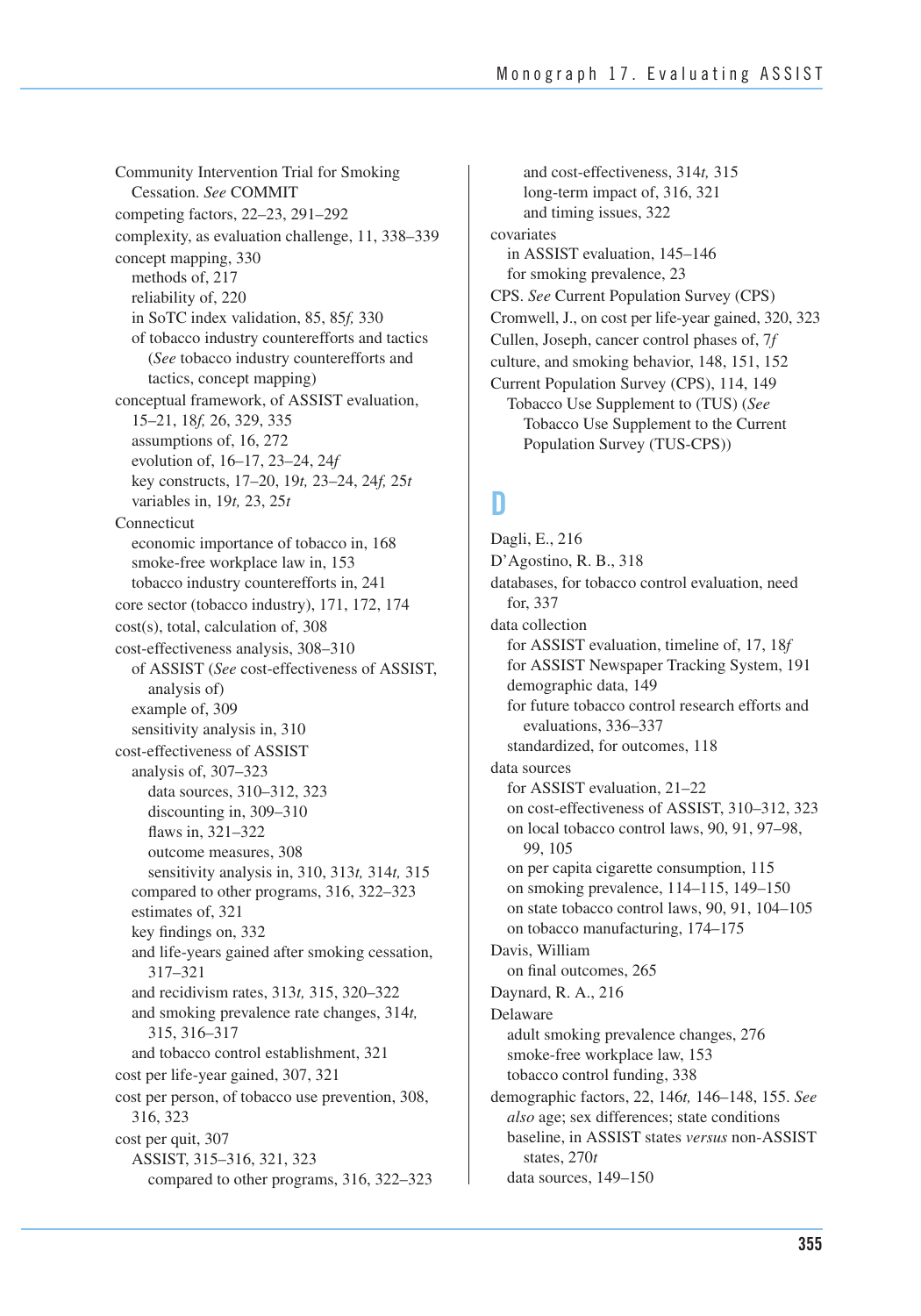diffusion, 334 of ASSIST practices to non-ASSIST states, 10, 13, 22, 334–335 discounting in ASSIST cost evaluation, 309–310, 314–316 and future life-years gained, 318–319 of ASSIST expenditure data, 312, 314–315 in cost-effectiveness analysis, 309–310 discount rate, calculation of, 309 disease risk, smoking-related, after smoking cessation, 317–318 disempowerment, by protobacco groups, 227 District of Columbia analytic treatment of, 272–273 and smoking prevalence analysis, 276, 285– 286, 291 document review, of tobacco industry counterefforts, 236–254, 255–257 lessons from, 254 methods of, 236–237 results of, 237–254 "dose measure" performance measures, 42–43

## **E**

ecological model, 4–5, 14, 16, 330, 340 economic dependence on tobacco, 22, 148–149, 155, 165–182 as ASSIST evaluation measure, 146, 150, 166, 174–175, 182 data sources, 174–175 tobacco growing and manufacturing (combined), 175 conclusions, 182 data results, 150, 175–176, 181 tobacco as share of GDP, 176, 178*f*  tobacco as share of GSP, 175–181, 176*f,*  177*t,* 178*f–*181*f*  impact on tobacco control policies, 148, 155, 165–166, 171, 182 cigarette excise taxes, 148 clean indoor air laws (smoking restrictions), 148 studies of, 148–149, 171–174 non–tobacco-industry-sponsored, 148–149, 172–174 tobacco-industry-sponsored, 148–149, 171–174 summary, 181–182

tobacco growing and, 166–170, 173–174 tobacco industry claims about, 148–149, 171–174 tobacco manufacturing and, 170–171 and views on tobacco use, 148 economic impact studies, 148–149, 171–174 non–tobacco-industry-sponsored, 148–149, 172–174 tobacco-industry-sponsored, 148–149, 171–174 economic intimidation, by tobacco industry, 227, 228*t,* 240–242 concept map rating of, 221*t* economic sectors, impact of tobacco in, 171–172 editorials, on tobacco control policy case study, 200, 201 trend analysis, 198 educational attainment, and smoking prevalence, 146, 148 education-based interventions, 5 initial outcomes of, 117–118 efforts (SoTC component), 20, 35 definitions, 34, 35, 39 scores, 45*t,* 47*f,* 52*t* correlations, 44, 48*t* domain-level, 51–53, 52*t* variables measuring, 35–36, 56*t,* 60*t* elite press, 190 employment impact of tobacco control on, 148–149, 172– 173, 182 in tobacco growing, 175 in tobacco manufacturing, 150, 170, 171 empowerment, of protobacco groups, 227 Environmental Protection Agency, report on health consequences of involuntary smoking (1993), 90 environmental tobacco smoke (ETS), health risks of, 90, 117–118, 250–251 evaluation methodology in ASSIST evaluation (*See* ASSIST evaluation, methodological approach) systems methods in, 330–331, 339 Evans, W. Douglas on ASSIST Newspaper Tracking System, 185 evidence-based approaches, 13 excise tax. *See* cigarette excise tax expenditure data, on ASSIST, 310–312, 311*t,* 312*t* and cost-effectiveness analysis, 315–316 discounted, 312, 314–315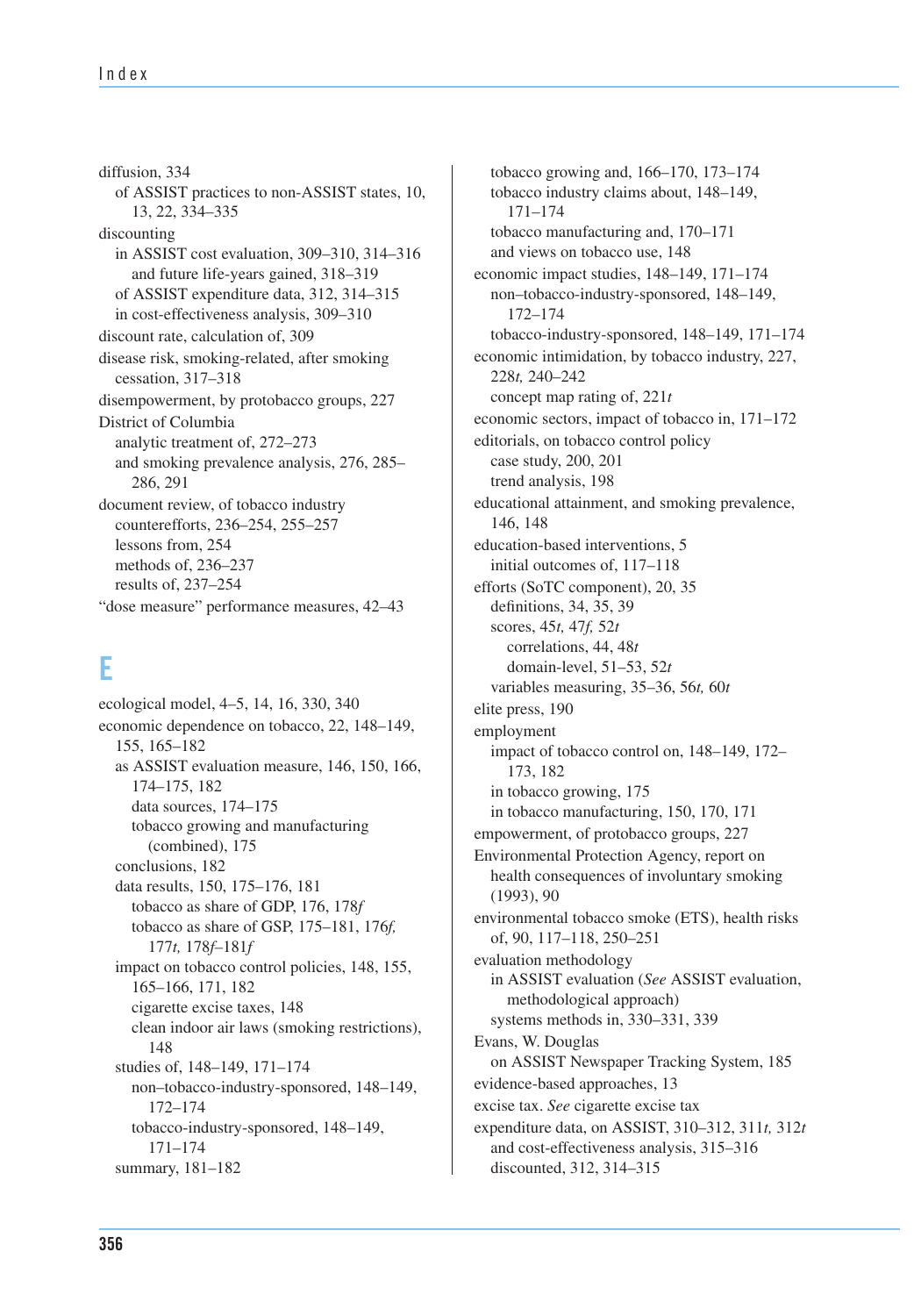expenditure-induced sector, 172 expert panel in ASSIST evaluation, 17, 97, 99 concept map interpretation by, 219, 220, 225*f* 

## **F**

 front groups, tobacco industry funding of, 245–247 family, and smoking behavior, 144, 151, 152 FDA. *See* Food and Drug Administration (FDA) feasibility of ASSIST evaluation analytic methods, 272–273 of SoTC index variables, 35, 36, 56 federal law, on youth access to tobacco, 90–91 Federal Trade Commission, cigarette sales data reported to, 115 final outcomes, 14, 20, 116, 269–292. *See also* per capita cigarette consumption; smoking prevalence analytic considerations, 272–273 in ASSIST *versus* non-ASSIST states, 269– 270, 292 attribution link with initial and intermediate outcomes, 113, 116–118, 118–119 conclusions, 292 correlations with initial outcomes, 130, 133*t* IOI, 130–133, 136, 290, 292 correlations with SoTC, 290–291, 292 funding and, 49–51 results, 275–276, 279–291, 292 summary, 289–292 Finland, 6 Florida economic importance of tobacco in, 168, 171 tobacco control funding in, 51 Food and Drug Administration (FDA), tobacco regulation attempts by, 91, 241–242, 291 Fox, Brion J. on tobacco industry counterefforts and tactics, 213 Freedom of Information Act (FOIA) requests, by tobacco industry, 227–229, 249–250 Frosh, Marcy on policy and legislative changes, 87

Fulton, G. A., on economic impact of tobacco, 148–149, 172–173 funding for ASSIST, 8–9 for ASSIST evaluation, 15 for state tobacco control programs, 49–51, 50*t* in ASSIST *versus* non-ASSIST states, 154*t,*  155 and capacity, 14, 333 changes in, 51*f,* 153–155, 154*t* future of, 337–338

#### **G**

 on state conditions affecting tobacco control, 141 Gale, H. F., Jr., 170 GDP. *See* gross domestic product (GDP) genetics, 151 geography, 146, 148 Georgia adult smoking prevalence changes, 276 cigarette excise tax, 148, 166 economic importance of tobacco in, 168, 171 tobacco as share of GSP, 176, 180*f,* 181 Gibson, James T. on final outcomes, 265 Gilpin, Elizabeth A. on final outcomes, 265 on Initial Outcomes Index (IOI), 111 on smoking recidivism, 320 Glantz, Stanton A., on tobacco industry policyrelated activity, 234–235 Global Tobacco Research Network, 7 grassroots campaigns, led by tobacco industry, 245–247 Graubard, Barry I. on cost-effectiveness of ASSIST, 305 on final outcomes, 265 Greenwald, Peter cancer control phases, 7*f* on lobbying through ASSIST, 248 Grimes, D. R., 173 gross domestic product (GDP), tobacco as share of, 176, 178*f* gross state domestic product (GSP), tobacco as share of, 175–176, 176*f,* 177*t*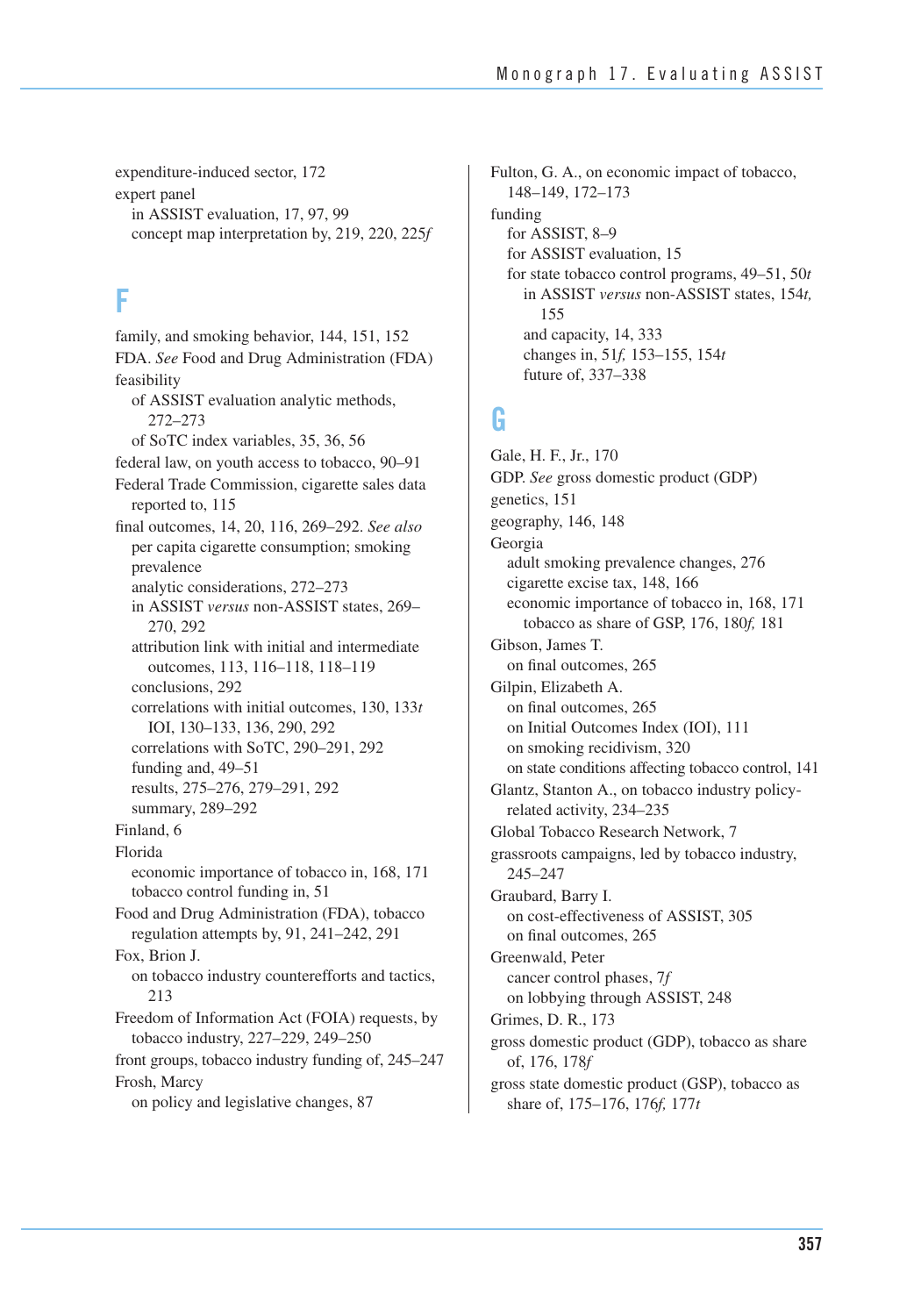#### **H**

 on state conditions affecting tobacco control, 141 harassment, by tobacco industry, 227–229, 228*t,*  247–250 concept map rating of, 222*t*  Hartman, Anne M. on cost-effectiveness of ASSIST, 305 on final outcomes, 265 on Initial Outcomes Index (IOI), 111 Hatch, Orrin, 249 Hawaii, real cigarette prices in, 120 health promotion, and media, 189–190 health risks of ETS, 90, 117–118, 250–251 smoking-related, after smoking cessation, 317–318 *Healthy People 2010,* 336 **Hispanics** in ASSIST population, 329 and per capita cigarette consumption rates, 150 smoking prevalence rates, 147 homes, smoke-free, 117–118 hospitality industry, 243

### **I**

Ierulli, Kathryn on economic impact of tobacco, 163 Illinois, tobacco manufacturing in, 171 IMPACT (Initiatives to Mobilize for the Prevention and Control of Tobacco), 9–10, 136–137, 137 in SoTC data collection, 41 ImpacTeen, 105, 337 income, impact of tobacco control on, 173–174 index (indices) anti-public health, 256 in ASSIST evaluation, rationale for, 53–54, 272, 330 of clean indoor air law strength (*See* clean indoor air ratings (legislative scores)) of initial outcomes (*See* Initial Outcomes Index (IOI)) of strength of tobacco control policies (*See* Strength of Tobacco Control (SoTC) index) of tobacco industry tactics, 215–216, 223, 233, 234–235, 254–255 challenges of, 254–257

Indiana adult smoking prevalence changes in, 276 economic importance of tobacco in, 168 individual(s) conditions affecting tobacco control interventions, 143 interventions based on, 5–6 political participation by, 166 smoking behavior of, factors affecting, 144*f,* 144–148, 151–152 adjusting smoking prevalence data for, 293–295 individual-level covariates, 143, 274, 275*t* adjustment for, 293–295 inflation, adjustment for, 312, 315 initial outcomes, 14, 20, 116–119, 135. *See also* intermediate outcomes for ASSIST evaluation, 119–126, 135–136 (*See also* cigarette prices, real; clean indoor air ratings (legislative scores); Initial Outcomes Index (IOI); smoke-free workplace reports (measure)) in ASSIST *versus* non-ASSIST states, 136 correlations among, 129, 129*t* correlations with final outcomes, 130, 133*t* lessons for tobacco control program evaluation, 137 limitations of, 136 attribution link with final outcomes, 113, 118–119 attribution link with intervention, 116–118 definition of, 135 examples of, 117 need for, 113–114, 135 selection criteria, 118–119, 135–136 summary, 135–137 youth access law enforcement as, 117, 137 Initial Outcomes Index (IOI), 14, 17, 113, 114, 129–138, 131*t,* 145 in ASSIST *versus* non-ASSIST states, 130, 131*t,* 283, 284*f* diffusion of ASSIST practices and, 335 and per capita cigarette consumption, 287– 289, 289*t,* 290 changes in in ASSIST *versus* non-ASSIST states, 283, 284*f,* 287–289, 289*t*, 290, 335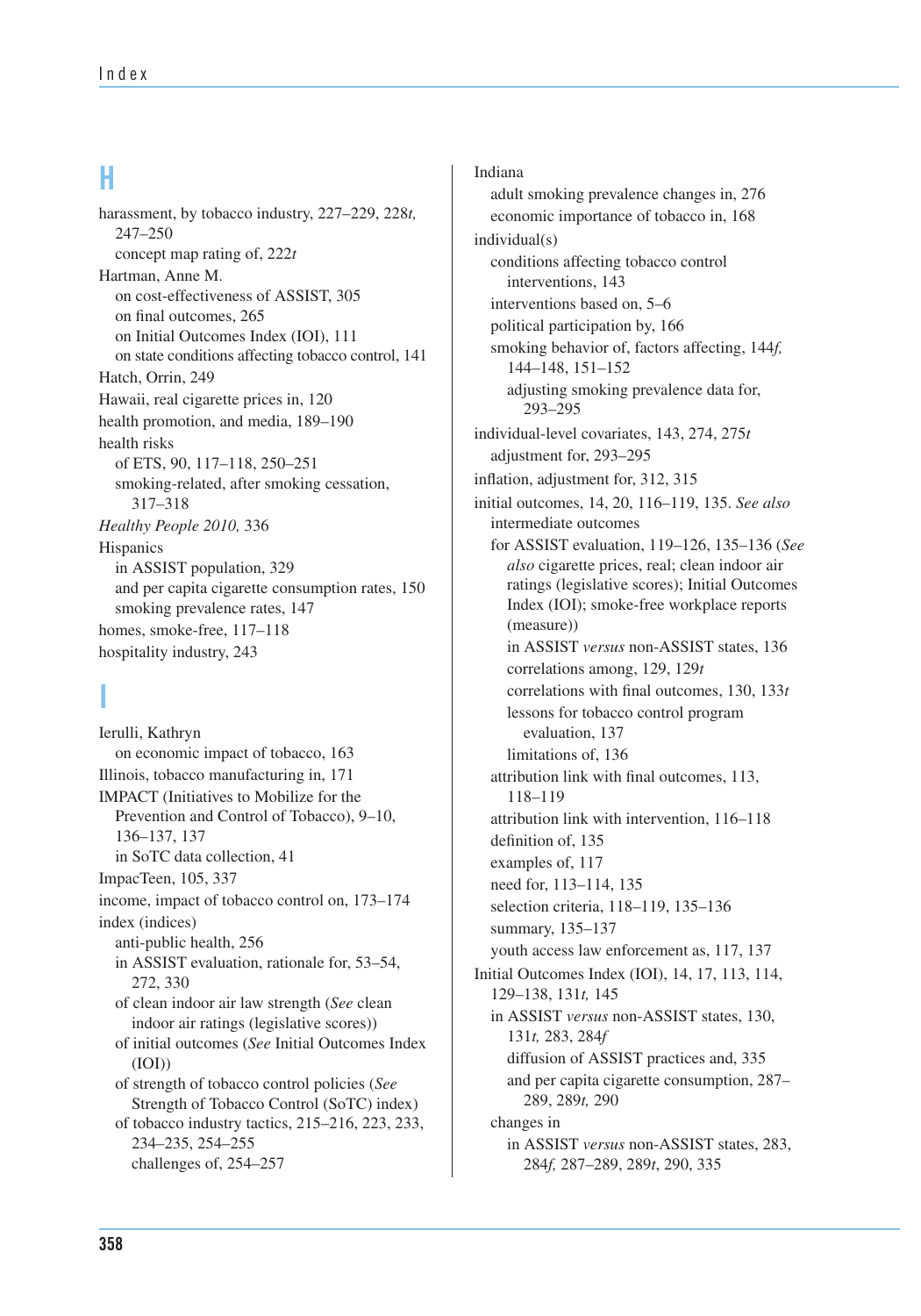and per capita cigarette consumption, 130, 133, 133*t,* 134*f,* 287–289, 289*t,* 290 and smoking prevalence, adult, 130, 133, 133*t,* 134*f*  component measures (*See* cigarette prices, real; clean indoor air ratings (legislative scores); smoke-free workplace reports (measure)) construction of, 129–130 correlations among initial outcomes, 129, 129*t*  data collection timing, 17, 18*f*  correlations with final outcomes, 130–133, 136, 279–289, 291, 292 correlations with per capita cigarette consumption, 130, 133*t,* 287–289, 288*t*  analytical method, 282 at baseline, 130, 132*f*  and changes in IOI, 130, 133, 133*t,* 134*f,*  287–289, 289*t,* 290 trends in states grouped by IOI, 133, 135*f*  correlations with smoking prevalence, adult, 130, 133*t,* 284–286, 285*t,* 290 analytical method, 281 at baseline, 130, 132*f*  and changes in IOI, 130, 133, 133*t,* 134*f*  correlation with SoTC, 281, 282*t,* 283, 290 for District of Columbia, 273 newspaper coverage measurement and, 199 rationale for, 114, 129, 136, 330 by state, 130, 131*t,* 342*t*–343*t*  initiative campaigns, 234 Initiative for the Study and Implementation of Systems (ISIS), 7, 330 Initiatives to Mobilize for the Prevention and Control of Tobacco. *See* IMPACT (Initiatives to Mobilize for the Prevention and Control of Tobacco) intermediate outcomes, 14, 20, 116–118. *See also*  initial outcomes IOI. *See* Initial Outcomes Index (IOI) Iowa, clean indoor air legislative score for, 123

#### **J**

Jefferson, Thomas, 4 jurisdiction, and local ordinances, 99

#### **K**

Kentucky cigarette excise tax, 148, 166 clean indoor air legislative score, 123 economic importance of tobacco in, 168 manufacturing, 170–171 tobacco as share of GSP, 176, 179*f,* 181 IOI values, 130 real cigarette prices, 120 smoke-free workplace reports, 126

#### **L**

 attributable to ASSIST, 313*t,* 315, 320–321, 323 laws, tobacco control. *See* tobacco control laws lawsuits Master Settlement Agreement (1998), 11, 145, 171, 236 against tobacco industry, 11 by tobacco industry, 234, 242 legal intimidation, by tobacco industry, 227–229, 228*t,* 240–242 concept map rating of, 221*t*  legislative changes, measurement of, 89–106 conclusions, 105–106 importance of, 91–92, 104 rating methods, 93–99 limitations of, 96–97 local laws, 97–99 state laws, 93–96 rating results, 100–103, 105, 106 clean indoor air laws, 100–103, 101*t,* 102*f,*  103*t* state+local, 100–103 youth access laws, 100, 100*t,* 101*f* summary, 104–105 tool for, 89, 91–99, 105, 106 legislative scores. *See* clean indoor air ratings (legislative scores) legislative strategies. *See also* lobbying of tobacco industry, 226*t,* 226–227, 234, 238–240 concept map rating of, 221*t* Liang, Lan on economic impact of tobacco, 163 life-years gained after smoking cessation and age of quit, 319–320 and cost-effectiveness of ASSIST, 317–321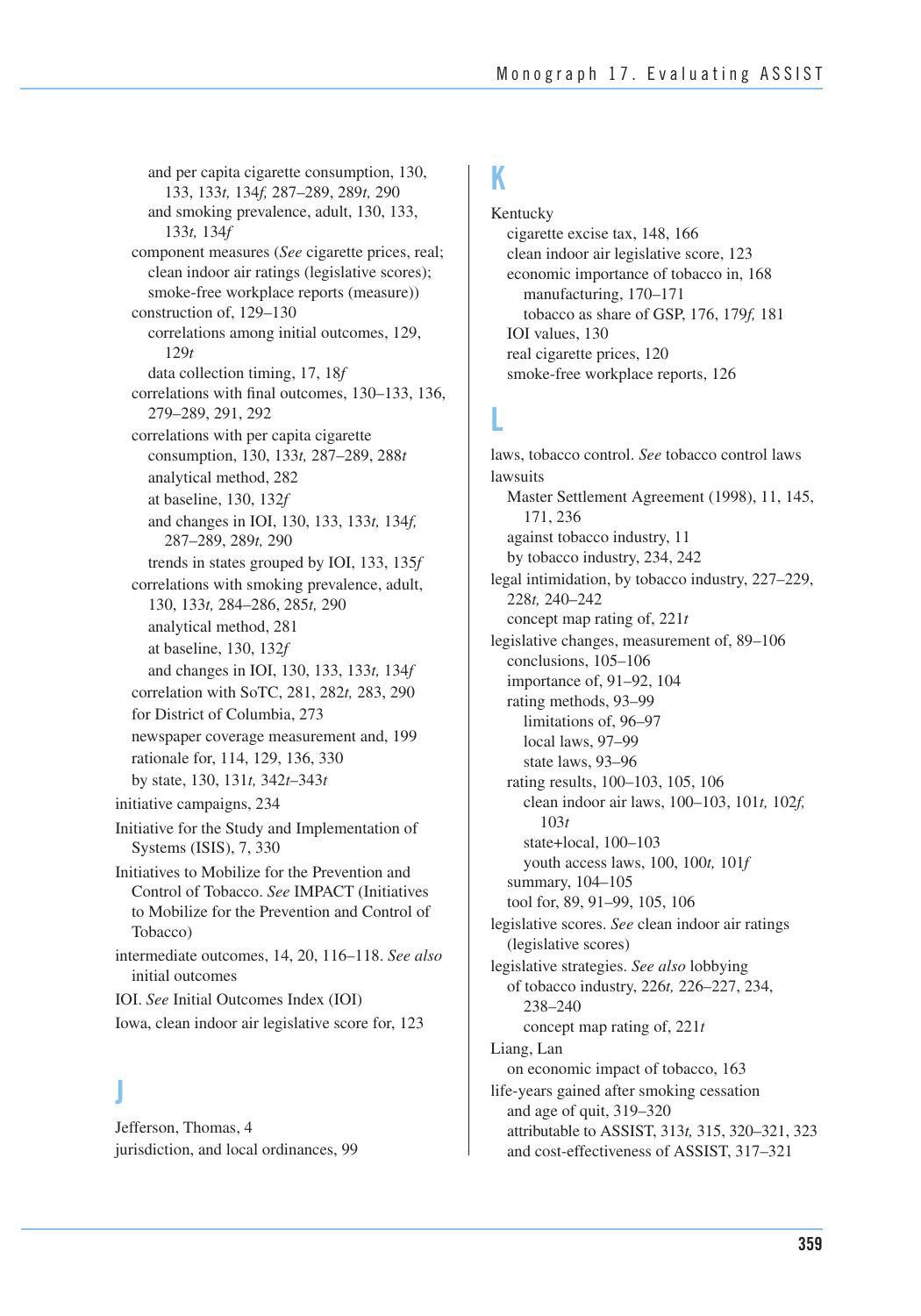tobacco industry counterefforts to, 152, 232*t,* 238 cost per, 307, 321 discounting for, 318–319 and sex, 319–320 limited number of observations, 23, 330 Linton, R., 217 literature review, of tobacco industry counterefforts, 224–233, 255 case studies, 230–233 limitations of, 233 methods for, 225–226 results of, 226–230 lobbying through ASSIST, prohibition of, 10, 248–249 by tobacco industry, 171, 226*t,* 226–227, 234, 238–240 concept map rating of, 221*t* local tobacco control ordinances changes in, measurement of, 90, 91–92 clean indoor air, 90, 91, 152 rating system, 90, 92, 97–99 state+local results, 102–103, 103*t,* 124*t* data sources, 90, 91, 97–98, 99, 105 state preemption of (*See* state preemption laws) on youth access to tobacco, 90, 91 logic model, in SoTC, 331 Lorillard, 240 lung capacity, and smoking cessation, 318

### **M**

 on Strength of Tobacco Control (SoTC) index, 31 Maine adult smoking prevalence changes in, 276 tobacco control efforts in, 153, 338 tobacco industry counterefforts in, 247 Manley, M. W., 290, 298 Marceau, Lisa D., 328, 331, 339 Marcus, Stephen E. Martin, D. C., 294 Maryland clean indoor air legislative score, 93, 97, 123 economic importance of tobacco in, 168 efforts scores (SoTC), 153 tobacco industry counterefforts in, 241 Massachusetts economic importance of tobacco in, 168 tobacco control efforts in, 10, 51, 153 tobacco industry counterefforts in, 239, 242

 Minnesota Coalition of Responsible Retailers, 244 Master Settlement Agreement (1998), 11, 145, 171, 236 MAV. *See* media advocacy variable (MAV) McConnell, M., 249 McKinlay, John B., 328, 331, 339 media advocacy, 188, 189–190 scores (SoTC variable), 52*t*  uses of, 53 media advocacy variable (MAV), 195 media coverage. *See also* newspaper coverage; Newspaper Tracking System, ASSIST influence of, 189, 190 as initial outcome, 117 media interventions ASSIST, 188, 189, 190, 198, 203 evaluation of (*See* Newspaper Tracking System, ASSIST) awareness from, as initial outcome, 117, 119 evaluation of, 189–190, 200 media manipulation, by tobacco industry, 229– 230, 231*t,* 251–253 concept map rating of, 222*t*  MEDLINE database, 225 methodology(ies) of ASSIST evaluation (*See* ASSIST evaluation, methodological approach) evaluation, systems methods in, 330–331, 339 of future tobacco control efforts, 336–337 Michigan economic impact of tobacco in, 172–173 efforts scores (SoTC), 153 Minnesota real cigarette prices, 120 tobacco control funding, 51 tobacco industry counterefforts in, 244, 246, 250, 251–252 tobacco settlement, 236 Minnesota Grocers Association, 250 Minnesota Wholesale Marketers Association, Inc., 250 "The Minutemen Project," 246 Mississippi clean indoor air legislative score, 123 lawsuit against tobacco industry, 11 tobacco control funding, 51, 338 Missouri, economic importance of tobacco in, 168 monitoring, of tobacco control laws data sources, 104–105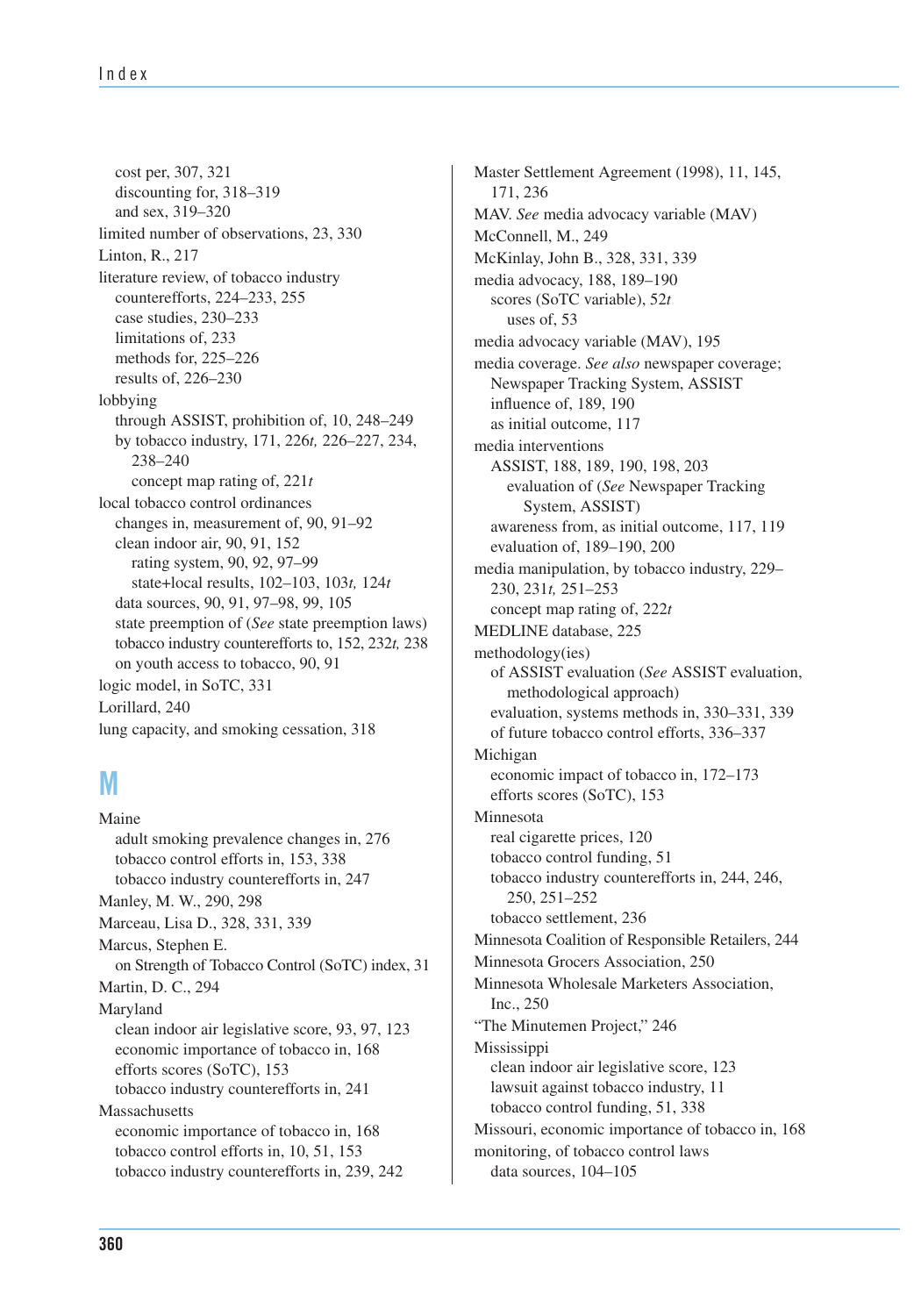importance of, 91–92, 104 measures, for future efforts, 336–337 Montana, smoke-free workplace law in, 153 Mormons, 151–152 multidimensional scaling (MDS) analysis, in concept mapping, 218–219 Murray, David M. on final outcomes, 265

#### **N**

 on Strength of Tobacco Control (SoTC) index, 31 Nevada, adult smoking prevalence changes in, 276 by volume (rate variable), 195, 199*t,* 199–200 Nagaraja, Jyothi National Cancer Institute (NCI) ASSIST investment and implementation, 8, 9, 336 ASSIST Newspaper Tracking System, 189, 196 cancer control research phases, 7*f* COMMIT, 6, 7–8, 12*t* and evidence-based approaches, 13 ISIS, 7, 330 SCLD, 90, 91, 104 and SoTC questionnaire, 39 and state legislative indices, 91–92, 93–99, 335 tobacco control monographs (*See* tobacco control monographs (NCI)) TUS-CPS, 15, 16, 22, 114, 329, 335 National Research Council, report on environmental tobacco smoke, 90 National Tobacco Control Program (NTCP), 11 NCI. *See* National Cancer Institute (NCI) New Jersey, tobacco control efforts in, 153, 238 "new public health," 16, 338 news media. *See under* media newspaper coverage. *See also* media coverage influence of, 190 of tobacco control policy, 195–204 by article type, 196–199, 197*f*  in ASSIST *versus* non-ASSIST states, 199*t,*  199–200 editorial points of view in, 198, 200, 201 editorial policies and, 202 North Carolina case study, 200, 201 by topic, 196–199, 197*f* tracking/evaluation system (*See* Newspaper Tracking System, ASSIST)

Newspaper Tracking System, ASSIST, 187–204 article coding, 192–193 coded variables/topics, 193, 194*t,* 205–206 article collection, 191 key words, 191, 192*t* search strategies, 191, 207–210 article relevance, determining, 191–192 article tracking, 190–195 case study, 200, 201 conclusions, 204 contributions to program evaluation, 190, 202 frequency studies, 193–199, 197*t,* 197*f* future directions, 203–204 indices developed from, 193–195 limitations of, 202 steps in developing, 190 summary, 201–204 as systems method, 331 trend analyses, 195–200 by article type, 196–199, 197*f*  ASSIST *versus* non-ASSIST states, 199*t,*  199–200 by editorial point of view, 198 by policy topic, 196–199, 197*f* New York adult smoking prevalence changes, 276 smoke-free workplace law, 153 *New York Times,* 191 Nicolas, P., 173 non-ASSIST states ASSIST services to, 10 compared to ASSIST states (*See* ASSIST states *versus* non-ASSIST states) diffusion of ASSIST-like practices to, 10, 13, 22, 334–335 tobacco control efforts in, 22, 136–137 North Carolina cigarette excise tax, 148, 166 economic importance of tobacco in, 168, 170 tobacco as share of GSP, 176, 178*f,* 181 newspaper editorials on youth access issues in, 200, 201 tobacco industry lobbying against ASSIST in, 239–240 North Karelia demonstration project, 6 NTCP. *See* National Tobacco Control Program (NTCP)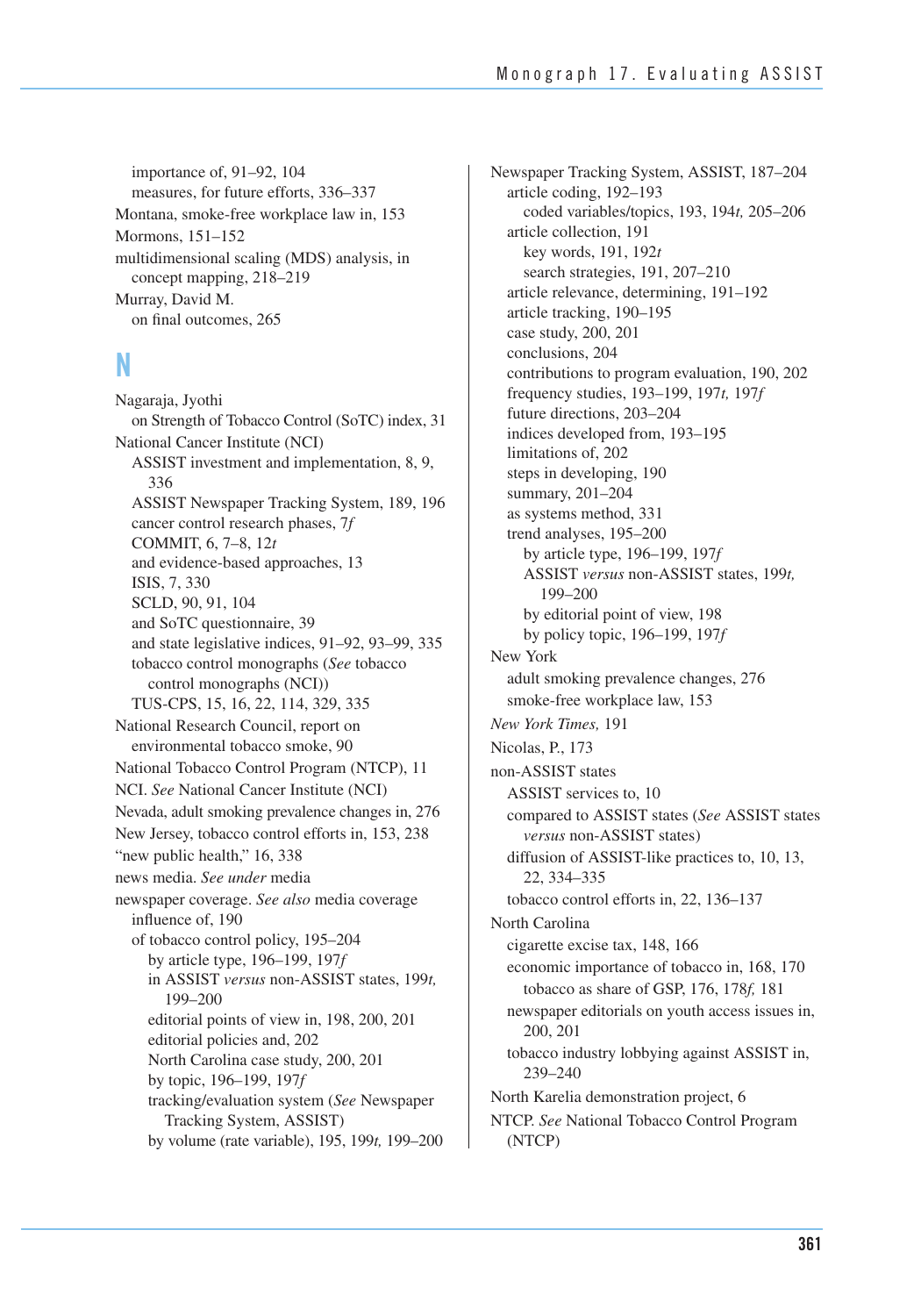#### **O**

obesity prevention, 338 observations, limited number of, 23, 330 Occupational Safety and Health Administration (OSHA) regulations, tobacco industry opposition to, 241–242 Ohio, economic importance of tobacco in, 168 Ohsfeldt, R. L. on political ideology and tobacco control, 152–153 on state spending and tobacco control, 153 on tobacco-growing/producing states, 148, 166 Oklahoma adult smoking prevalence changes, 276 clean indoor air legislative score, 123 per capita cigarette consumption, 297*f* one-tailed tests, 272 Oregon smoke-free workplace reports, 126 tobacco tax initiative, 153 outcome measures, for ASSIST evaluation, 5, 14–16, 19*t,* 20–21, 25*t*  final (*See* final outcomes) initial (*See* initial outcomes; Initial Outcomes Index (IOI)) multiple, rationale for, 14–15, 20 outcomes final (*See* final outcomes) initial (*See* initial outcomes) interim, 14 intermediate, 20, 116 link with intervention, 116–118 multiple, relationships among, 14, 20–21 timing of, 16, 20, 119

#### **P**

parsimony, of SoTC index variables, 35, 56 PDV. *See* present discounted value (PDV) Peck, Richard M. on cost-effectiveness of ASSIST, 305 Pennsylvania, economic importance of tobacco in, 168, 171 per capita cigarette consumption, 114, 270, 331, analytic methods, 272–273, 276–279, 292, 297–300 332

 and real cigarette prices, 130, 133*t,* 137–138 clean indoor air legislative scores, 123, 126*f*  mixed effects time-dependent models, 298–300 slopes approach, 297–298 state-to-state variability, 298 ASSIST *versus* non-ASSIST states, 278*f,* 279, 280*f,* 281*t,* 289–290, 292, 301*t* and IOI changes, 287–289, 289*t,* 290 and SoTC score, 287, 287*t* baseline, 270*t*  changes in, 5, 301*t*  and adult smoking prevalence changes, 115–116, 289–290 and initial outcomes, 130, 133*t* and IOI scores, 130, 133, 133*t,* 134*f,* 290 as outcome measure, 14–15, 20–21 timing of, 16, 20 correlations with initial outcomes, 130, 133*t*  IOI, 130, 132*f,* 133, 133*t,* 135*f,* 287–289, 288*t,* 290, 292 real cigarette prices, 120, 122, 123*f,* 287, 288*t,* 290, 292 smoke-free workplace reports, 126, 128*f* correlations with state conditions, 150 demographic factors, 150, 277*t* correlation with SoTC, 286*t,* 286–287, 288*t,* 290, 292 analytic method, 282–283 in ASSIST *versus* non-ASSIST states, 287, 287*t* data collection, 17, 18*f* data sources, 115 key findings on, 331–332 by state, 301*t* state variations in, 290, 298 trends in, by baseline IOI group, 133, 135*f* per capita expenditure, for ASSIST project, 311–312, 312*t* discounted value for, 315 Philip Morris USA, 171 accommodation/preemption laws and, 239 documents on tobacco control counterefforts, 237, 244, 247, 249, 251 Colorado media plan, 252–253 youth access policies, 254 physicians, smoking cessation advice from, costeffectiveness of, 316, 322–323 policy media coverage influence on, 90, 189 tobacco control (*See* tobacco control policies)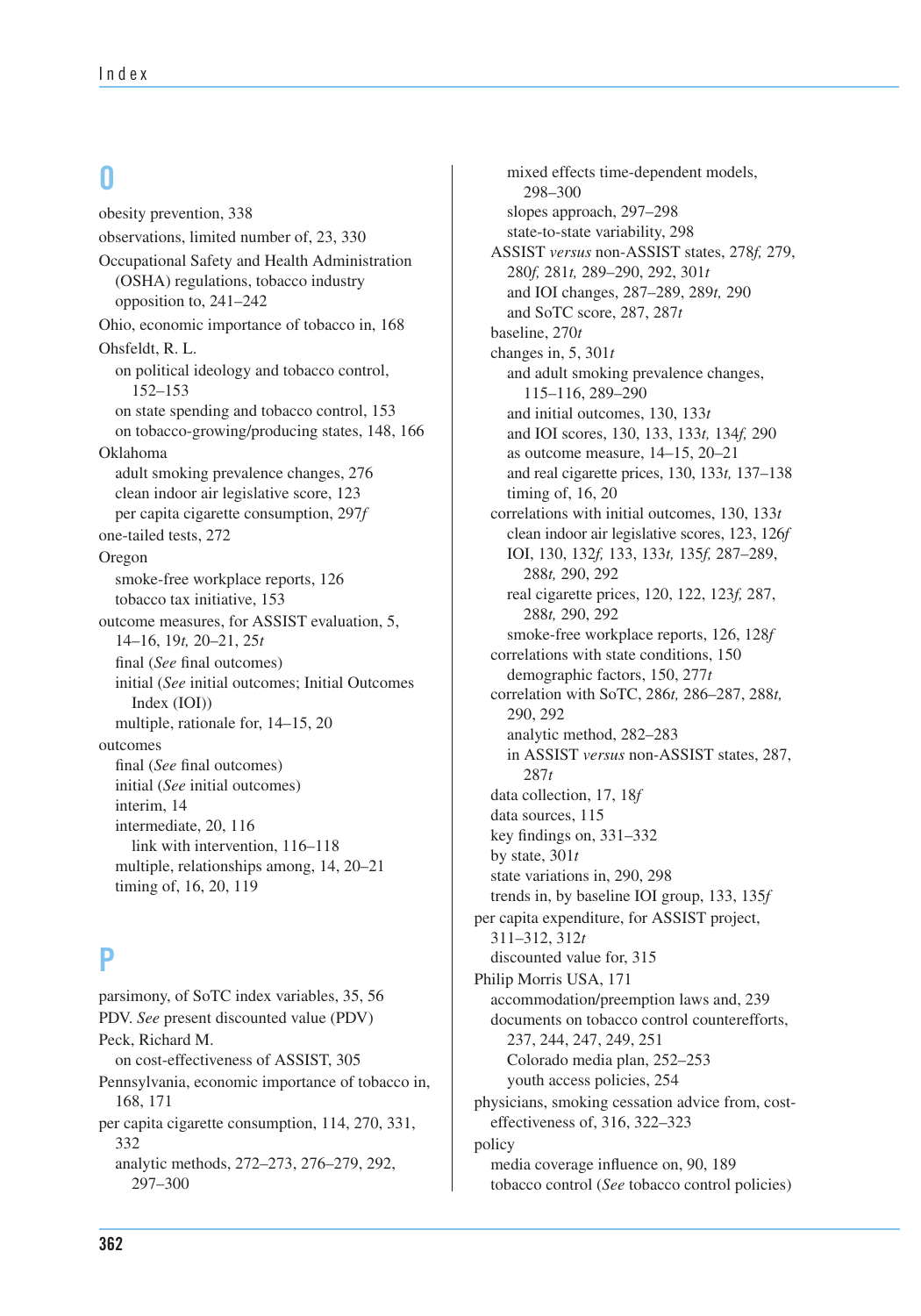poverty, and per capital cigarette consumption, 150 preemption reduction, in legislative scores, 95, 123 public awareness, as initial outcome, 117–118, 119 155 policy-level interventions, 8–11, 90 media interventions for promotion of, 188 monitoring of, 91–92 political contributions, by tobacco industry, 226, 227, 234, 239 political ideology, and tobacco control, 152–153, political participation, and tobacco control, 166 politics, and public health interventions, 328 population-level interventions, 6–7, 11–12 population surveys, 118 preemption laws. *See* state preemption laws clean air laws, 99, 101*t,* 101–102, 102*f,* 123 youth access laws, 100, 100*t,* 101*f*  pregnant women, smoking cessation advice for, cost-effectiveness of, 322–323 present discounted value (PDV), 308–310 and ASSIST cost-effectiveness analysis, 314–316 calculation of, 309 prohealth point of view, in newspaper editorials, 198, 201 protobacco point of view, in newspaper editorials, 198, 201 public education interventions, 5 initial outcomes of, 117–118 public health interventions advocacy in, 189–190, 340 complex, evaluation and, 11, 338–339 media and, 189–190 "new," 16, 338 politics and, 328 randomized clinical trials and, 15 undermining of, by tobacco industry, 227, 247–248, 250–251 public opinion. *See also* views and attitudes media coverage and, 189 tobacco industry tactics shaping, 229–230 on tobacco use and policies ASSIST aims for, 14, 328, 339 factors affecting, 144–145, 148 historic changes in, 8, 11, 144 in tobacco-growing/producing states, 148 public relations activities, of tobacco industry, 229–230, 231*t,* 253–254 concept map rating of, 222*t* 

### **Q**

quality-adjusted life-years (QALY), 317 questionnaire (agency worksheet), for SoTC, 39, 61*f–*64*f*  administration of, 41–42 quit. *See also* smoking cessation cost per (*See* cost per quit) distribution age, 322 life-years gained after (*See* life-years gained after smoking cessation)

### **R**

race/ethnicity. *See also* African Americans; **Hispanics** in ASSIST population, 329 and smoking prevalence, 146, 147–148 randomized clinical trials, 15 rate index (ASSIST Newspaper Tracking System), 195, 199 raw frequency index (ASSIST Newspaper Tracking System), 193–195 recidivism rates (smoking), and cost-effectiveness analysis, 313*t,* 315, 320–322 referendum campaigns, 234 relative frequency index (ASSIST Newspaper Tracking System), 193–195 of article type by year, 196, 197*f* of policy topic by year, 196–199, 197*f* religious communities, 151–152 REMI model, 172 research questions, 21, 21*t,* 271 resources (SoTC component), 20, 35 definitions, 34, 35, 36 funding, 49–51, 50*t*  in ASSIST *versus* non-ASSIST states, 154*t,*  155 and capacity, 14, 333 changes in, 49, 51*f,* 153–155, 154*t* scores, 45*t,* 46*f* correlations, 44, 48*t* domain-level, 49–51, 50*t,* 53 variables measuring, 35–36, 56*t,* 57*t*  retailers' associations, 244 Rhode Island efforts scores (SoTC), 153 smoke-free workplace law, 153 tobacco industry counterefforts in, 247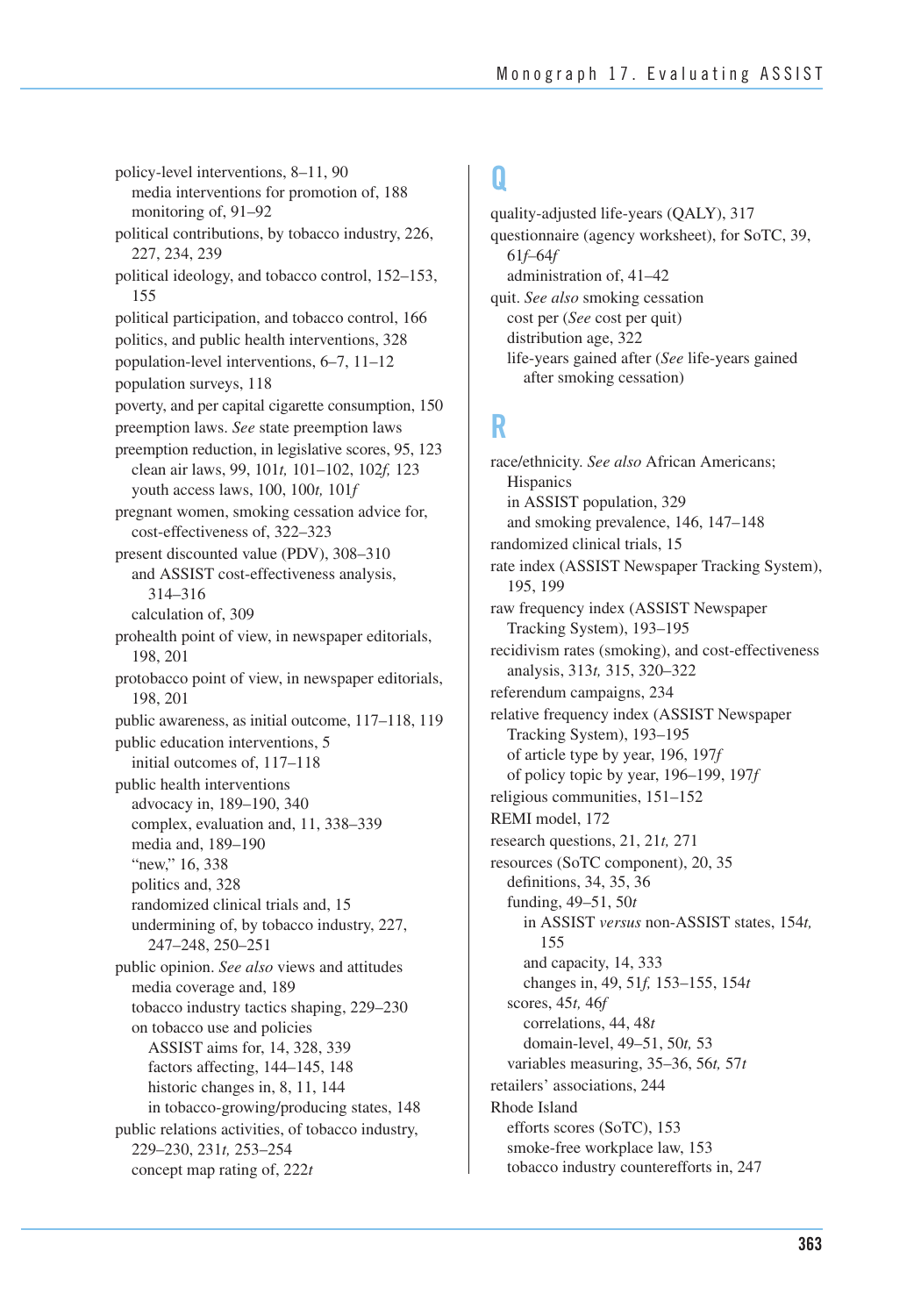Riis, Jacob, 340 risk assessment, after smoking cessation, 317–318 R.J. Reynolds, actions against ASSIST, 240, 248–249 Robert Wood Johnson Foundation ImpacTeen project, 105 SmokeLess States, 9, 10, 41, 136, 137, 202 and SoTC survey, 39, 41, 335 tobacco control programs funded by, 136–137 Rockville, Maryland, 98–99

#### **S**

 on Strength of Tobacco Control (SoTC) index, 31 Saffer, H. political activism and tobacco control, 153 tobacco-growing/producing states, 148, 166 sales tax, 120 Saloojee, Y., 216 sample size, trends in, 11–12 Satcher, David, on data monitoring and analysis, 91, 104 Schmitt, Carol L. on ASSIST evaluation contributions, 325 on ASSIST evaluation overview, 1 on tobacco industry counterefforts and tactics, 213 science, undermining by tobacco industry, 229, 230*t,* 250–251 concept map rating of, 222*t* scientific support, of SoTC index variables, 35, 36, 56 SCLD. *See* State Cancer Legislative Database (SCLD) *SCLD Updates Index,* 104 search strategies for ASSIST Newspaper Tracking System, 191, 192*t,* 207–210 for tobacco industry counterefforts evaluation, 225–226 secondhand smoke. *See* environmental tobacco smoke (ETS) secular trends, 22, 291–292 sensitivity analysis, in cost-effectiveness analysis, 310, 313*t,* 314*t,* 315 Seventh-Day Adventists, 151–152 sex differences. *See also* women in smoking cessation, 147 life expectancy gains after, 318–320

 on state conditions affecting tobacco control, 141 in smoking prevalence, 146, 147 and ASSIST cost-effectiveness, 315 ASSIST *versus* non-ASSIST states, 276, 277*t,* 289 and IOI score, 285*t* similarity matrix, in concept mapping, 218 Slater, Sandy J. on tobacco industry counterefforts, 291 SLATI. *See* State Legislated Actions on Tobacco Issues (SLATI) smoke-free homes, 117–118 smoke-free workplace reports (measure) changes in, 130, 133*t* correlations with final outcomes, 130, 133*t* correlation with adult smoking prevalence, 126, 128*f,* 285–286 correlation with per capita cigarette consumption, 126, 128*f* findings, 332 as initial outcome, 123–125 by state, 125–126, 127*t* smoke-free workplaces causes of, 116–117 state government, rating of, 94, 96 state laws on, factors promoting, 152, 153 SmokeLess States National Tobacco Policy Initiative, 9, 136, 137 and ASSIST, 10, 335 evaluation, 202, 335 in SoTC data collection, 41 smokers' rights campaigns, 234, 241 smoking behavior factors affecting, 144*f,* 144–148, 151–152 smoking restrictions and, 123, 144 of youth, 144–148 smoking cessation and cost-effectiveness of ASSIST, 317 factors affecting, 144, 145, 147, 151 interventions, 5–6, 117 life expectancy gains after, 318–320 (*See also* life-years gained after smoking cessation) recidivism rates, and cost-effectiveness of ASSIST, 313*t,* 315, 320–322 smoking-related disease risk after, 317–318 smoking initiation among African Americans, 147–148 factors affecting, 144, 145, 151 rate, and cost-effectiveness of ASSIST, 317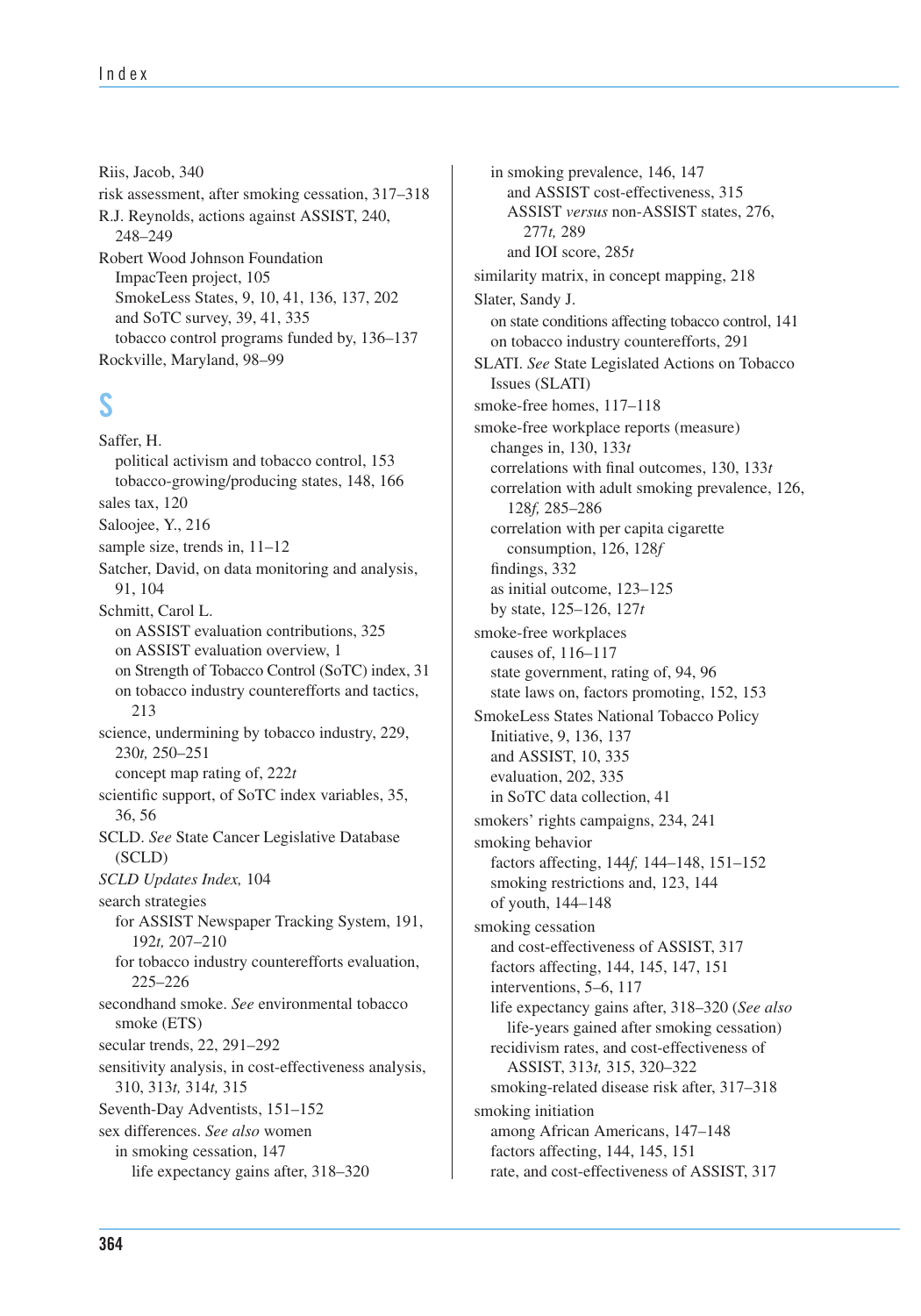smoking noninitiation, and ASSIST costeffectiveness, 315, 316 smoking prevalence, 114 adjusted two-stage results, 276, 277*t* by age, 276, 277*t* analytic methods, 272–273, 274, 292, 293–296 basic calculation, 293, 316–317 covariates, 23, 274, 275*t,* 293–295 model diagnostics, 295 for SoTC and IOI relationships, 281 ASSIST *versus* non-ASSIST states, 270, 275–276, 289, 292, 301*t,* 342*t*–343*t* baseline, 23, 270, 270*t* final results, 270, 289 and sex, 276, 277*t,* 289, 292 baseline data, 23, 270, 270*t,* 275, 293 changes in, 5, 275–276, 301*t* (*See also* smoking prevalence reduction) and ASSIST cost-effectiveness, 314*t,* 315 and initial outcomes, 130, 133*t* and IOI scores, 130, 133, 133*t,* 134*f,* 284– 286, 285*t*  as outcome measure, 14–15, 20–21 and per capita cigarette consumption changes, 115–116, 289–290 correlations with initial outcomes, 130, 133*t*  cigarette prices, 120, 122*f,* 285–286 clean indoor air legislative scores, 123, 125*f,*  285–286 IOI scores, 130, 132*f,* 133*t,* 284–286, 285*t,* 290, 292 smoke-free workplace reports, 126, 128*f,* 285–286 correlation with SoTC, 44, 48*t,* 284, 285*t,* 290–291, 292 data sources, 114–115, 274, 310 demographic factors, 146–148 adjusting for, 293–295 key findings on, 331, 332 reduction in (*See* smoking prevalence reduction) religious factors in, 151–152 results, 270, 275–276, 292 sex differences, 276, 277*t,* 315 by state, 301*t,* 342*t*–343*t* state-level conditions associated with, 146–148, 150, 151–152 in 2005, 336 unadjusted descriptive results, 275–276 views on tobacco use and, 144

smoking prevalence reduction. *See also* smoking prevalence, changes in in ASSIST cost-effectiveness analysis, 314*t,*  315, 316–317 in ASSIST states, projected to U.S. population, 291, 292, 332 calculation of, 317 in California, 10, 146–147 factors affecting, 20, 144–145 historical, 5 in Massachusetts, 10 national goal for, 336 as outcome measure, 14–15, 20–21 overall U.S., 11, 12, 270, 275 timing of, 16, 20 in women, 276, 277*t,* 289 in youth, 146–147 smoking-related disease risk, after smoking cessation, 317–318 smoking restrictions in homes, 117–118 and smoking behavior, 123, 144 in workplaces (*See* smoke-free workplaces) Snow, John, 340 socioeconomic status and per capita cigarette consumption, 150 and smoking prevalence, 146, 147, 148, 155 societal changes evaluation of, 14, 338–339 as intervention objective, 14, 116, 338 in tobacco use as ASSIST objective, 14, 328, 339 factors affecting, 144–145 in 1990s, 8, 11 SoTC index. *See* Strength of Tobacco Control (SoTC) index South Carolina cigarette excise tax, 148, 166 economic importance of tobacco in, 168 tobacco as share of GSP, 176, 180*f* Southeast, economic impact of tobacco use decline in, 173 Spearman Management, Inc., 239 spillover effect, 153 stakeholders, proliferation of, 12 Stanford Three Community Study, 6 STATE. *See* State Tobacco Activities Tracking and Evaluation System (STATE) state(s). *See also individual states*  ASSIST (*See* ASSIST states)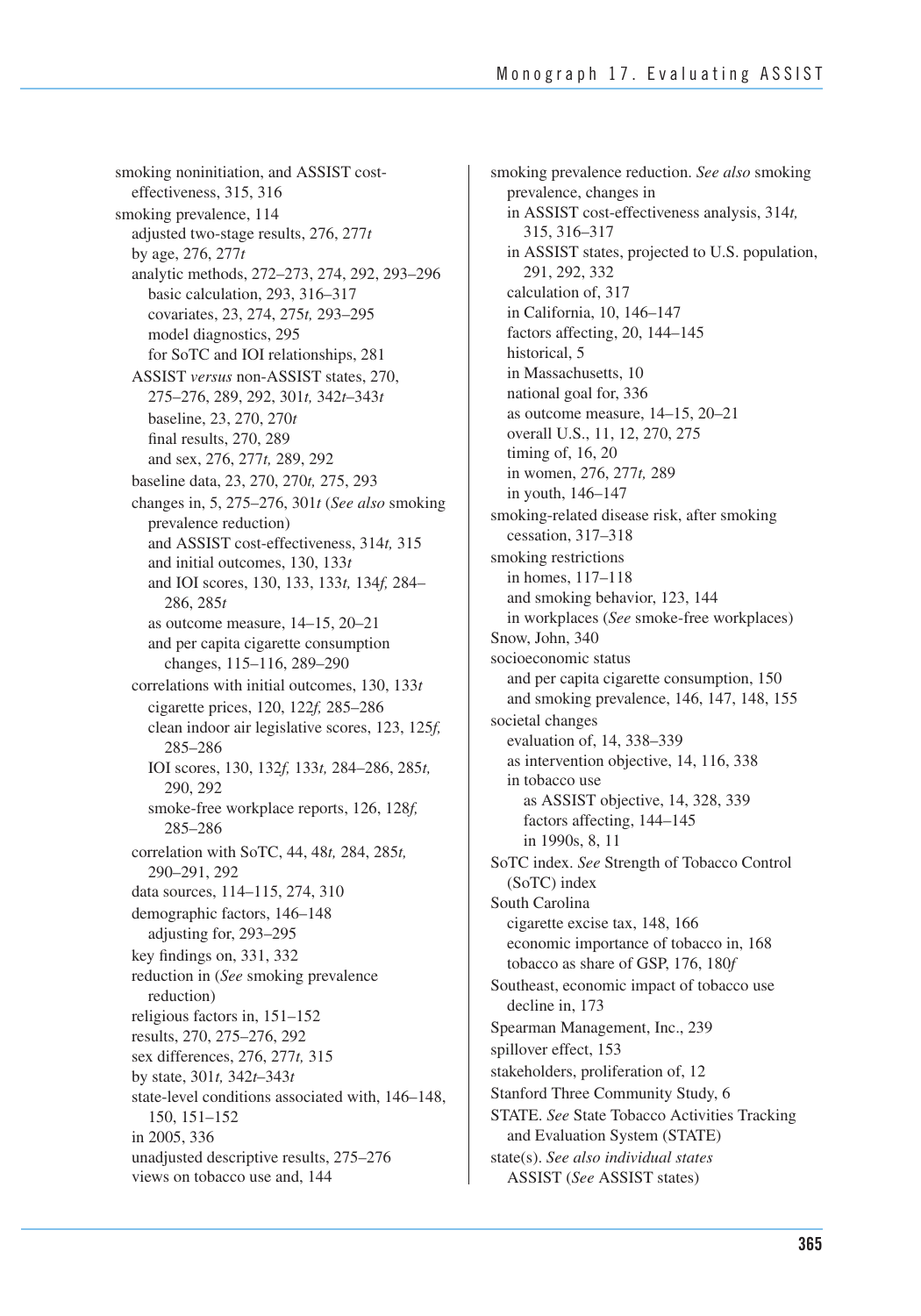clean indoor air legislative scores, 122–123, 124*t*  tobacco industry behavior in, studies of, 231, 232*t* compared to non-ASSIST (*See* ASSIST states *versus* non-ASSIST states) bias in selecting, 23 cigarette prices, real, 120, 121*t* conditions in, affecting tobacco control (*See* state conditions) economic dependence on tobacco (*See* economic dependence on tobacco) IOI scores, 130, 131*t,* 275–276, 342*t*–343*t* lawsuits against tobacco industry, 11 non-ASSIST (*See* non-ASSIST states) per capita cigarette consumption, 301*t* smoke-free workplace reports, 125–126, 127*t* smoking prevalence, adult, 275–276, 301*t,* 342*t*–343*t*  changes in, 301*t* SoTC scores, 44, 45*t,* 46*f,* 342*t*–343*t* tobacco as share of GSP, 175–176, 177*t* tobacco control coalitions, 16–17, 40 tobacco control funding, 49–51, 50*t,* 51*f,* 153–155, 154*t*  tobacco control laws (*See* state tobacco control laws) tobacco control policies (*See* state tobacco control policies) tobacco-growing/manufacturing (*See* tobaccogrowing/manufacturing states) as unit of analysis, 272 variations among, as analytical consideration, 290, 298 State Cancer Legislative Database (SCLD), 90, 91, 104 state clean indoor air laws as ASSIST policy priority, 119 rating results, 100–103, 101*t,* 102*f,* 106 ASSIST *versus* non-ASSIST states, 92, 103, 103*t,* 124*t,* 130 changes in, with and without preemption, 91, 100–102, 101*t,* 102*f* state+local, 102–103, 103*t* rating system, 89, 90, 92, 93–97, 105–106 preemption reduction, 95, 123 state+local, 99 target criteria, 93–95, 95*t,* 105–106 smoke-free workplace, 94, 96, 152, 153 state conditions (affecting tobacco control), 22, 143–156, 330. *See also* economic dependence on tobacco

 and clean indoor air laws, 91, 100–102, 101*t,* 102*f*  clean indoor air (*See* state clean indoor air laws) as analytic covariates, 274, 275*t*  ASSIST evaluation measures, 145–149, 146*t*  data sources and collection, 146*t,* 149–150 conclusions, 156 demographic, 146*t,* 146–148, 149–150, 155 family, 151, 152 local tobacco control initiatives, 152 political ideology, 152–153, 155 religious communities, 151–153 summary, 155–156 wealth/funding for tobacco control, 49–51, 50*t,* 51*f,* 153–155, 154*t* state government worksites, smoke-free, 94, 96 state health departments and ASSIST, 8, 10 as SoTC respondents, 40, 41 State Legislated Actions on Tobacco Issues (SLATI), 104 state+local clean indoor air rating, 92 calculation of, 99 results (*See* clean indoor air ratings (legislative scores)) state preemption laws definition of, 91 rating (legislative score) reduction based on, 95, 123 clean air laws, 99, 101*t,* 101–102, 102*f,* 123 youth access laws, 100, 100*t,* 101*f* as tobacco industry tactic, 152, 239 trend toward, 91 and youth access laws, 91, 100, 100*t,* 101*f*  State Tobacco Activities Tracking and Evaluation System (STATE), 104 state tobacco control laws changes in, measurement of (*See* legislative changes, measurement of) data sources, 90, 91, 104–105 economic importance of tobacco and, 165–166 history of, 90–91 monitoring, importance of, 91–92 preemption provisions in (*See* state preemption laws) rating of (*See* legislative changes, measurement of) smoke-free workplace, 152, 153 on youth access to tobacco (*See* state youth access laws)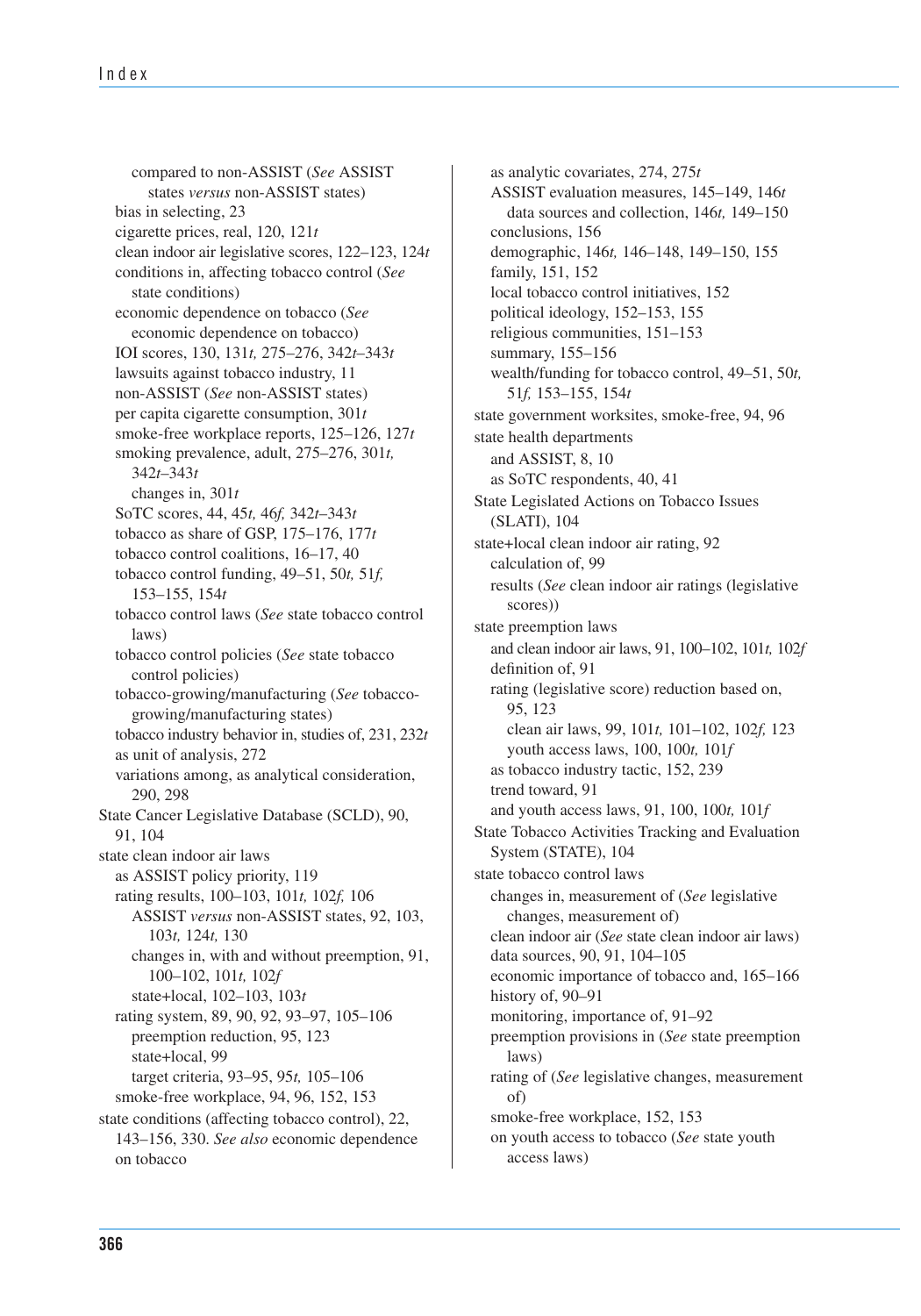state tobacco control policies. *See also* state tobacco control laws; *individual states*  activities associated with, measurement of (*See*  efforts (SoTC component)) ASSIST and, 8–9, 10 economic arguments as barriers to, 148, 155, 165–166, 171, 182 evaluation of ASSIST evaluation's contribution to, 15–16, 291–292, 335 future needs for, 336–337 SoTC as tool for, 49–53 funding, 49–51, 50*t*  in ASSIST *versus* non-ASSIST states, 154*t,*  155 and capacity, 14, 333 changes in, 49, 51*f,* 153–155, 154*t* future of, 336–337 future needs for, 336–337 of individual states, 10 SoTC as evaluation tool for, 49–53 initial outcomes of, measure of (*See* Initial Outcomes Index (IOI)) national initiatives promoting, 8–10 newspaper coverage trends, 196–199 proliferation of, 22, 291 state-level conditions affecting (*See* state conditions) strength of, measure of (*See* Strength of Tobacco Control (SoTC) index) tracked by ASSIST Newspaper Tracking System, 193, 194*t* trend analysis, 197*f* state youth access laws. *See also* youth access laws history of, 90-91 rating results, 100, 100*t,* 101*f*  rating system, 89, 90, 92, 93–97 target criteria, 93–95, 94*t,* 105 statistical tests, one-tailed, 272 Stillman, Frances A. on ASSIST evaluation contributions, 325 on ASSIST evaluation overview, 1 on ASSIST Newspaper Tracking System, 185, 200 on diffusion of ASSIST practices to non- ASSIST states, 335 on final outcomes, 265 on Initial Outcomes Index (IOI), 111 on legislative changes rating system, 87, 91–92

 on Strength of Tobacco Control (SoTC) index, 31 on Strength of Tobacco Control (SoTC) index, 31 on newspaper coverage comparison methods, 200 on tobacco industry counterefforts and tactics, 213, 216, 217, 256 *Strategies to Control Tobacco Use in the United States: A Blueprint for Public Health Action in the 1990's* (first NCI tobacco control monograph), 5, 8, 336 Strauss, Warren Strength of Tobacco Control (SoTC) index, 17, 20, 33–55, 145, 215, 223 capacity (construct), 20, 35 definitions of, 34, 35, 36, 39 domain-level scores, 49–51, 50*t,* 53 key findings, 331–332 scores, 45*t,* 47*f*  scores correlations, 44, 48*t*  variables measuring, 35–36, 56*t,* 58*t*–59*t*  component constructs, 20, 33–39, 37*f,* 38*t* combination of, 43 scores, 45*t,* 46*f*–47*f* conceptual/heuristic model, 34, 35, 36 limitations of, 48 map, 37*f* validation of, 40, 43–44, 77–82, 82*f*–84*f* conclusions, 55 continuation after ASSIST, 335 data analysis methods, 40, 42–43, 77–78, 280–283 correlation with ASSIST status, 280–281 correlation with per capita cigarette consumption, 282–283 correlation with smoking prevalence, adult, 281 data collection, 40–42 instruments, 39 questionnaire (worksheet), 39, 41–42, 61*f–*64*f*  respondents, 40–42, 48–49 telephone interview (survey 2), 39, 41, 65*f–*76*f*  timeline, 17, 18*f* development of, 34–39 domains/indicators, 36, 38*t,* 39, 57*t*–60*t* scores by, 49–53 efforts (construct), 20, 35 definitions of, 34, 35, 39 domain-level scores, 51–53, 52*t* scores, 45*t,* 47*f,* 52*t*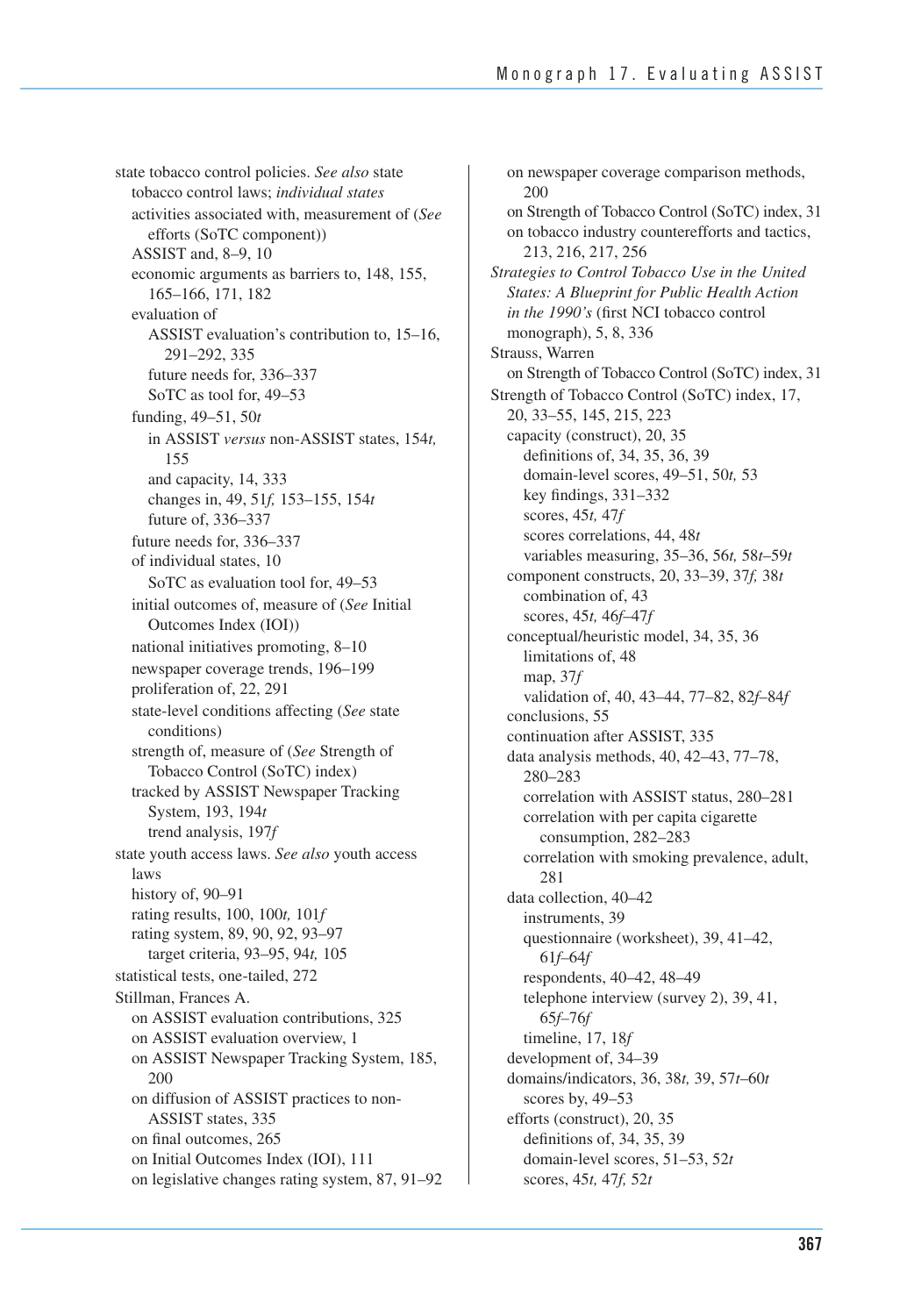correlations with final outcomes, 290–291, 292 scores correlations, 44, 48*t*  variables measuring, 35–36, 56*t,* 60*t*  individual state program evaluation using, 49–53 lessons for tobacco control program evaluation, 55 limitations, 48–49 rationale for, 53–54, 330 resources (construct), 20, 35 definitions of, 34, 35, 36 domain-level scores, 49–51, 50*t,* 53 funding, 49–51, 50*t* funding changes, 49, 51*f,* 153–155, 154*t* scores, 45*t,* 46*f* scores correlations, 44, 48*t* variables measuring, 35–36, 56*t,* 57*t* results (scores), 44–49, 45*t,* 46*f*  ASSIST status and, 44, 45*t,* 283, 342*t*–343*t*  of component constructs, 45*t,* 46*f*–47*f*  correlations with/effect on IOI, 281, 282*t,*  283, 290 correlation with legislative scores, 44, 48*t* correlation with per capita cigarette consumption, 286*t,* 286–287, 288*t,* 290, 292, 332 in ASSIST *versus* non-ASSIST states, 287, 287*t*  correlation with smoking prevalence, adult, 44, 48*t,* 284, 285*t,* 290–291, 292 domain-level, 49–53 by state, 45*t,* 46*f,* 342*t*–343*t* summary, 53–54 systems methods in, 330–331 tracking trends with, 54 validation of, 40, 43–44, 77–82, 82*f*–84*f,* 330–331 concept-mapping, 85, 85*f,* 330 correlation analysis, 77, 78–80, 79*t,* 80*t* factor analysis, 43, 44, 77–78, 80–81, 82*f* principal components analysis, 43, 77–78, 80, 81*t* structural equations modeling, 43, 44, 78, 80–82, 83*f,* 84*f*  variables measuring, 57*t*–60*t* selection and validation, 35–36, 56*t* Sullivan, Louis, 249 supplier sector, impact of tobacco in,  $171-172$ support, creating illusion of, by tobacco industry, 227, 228*t,* 245–247 concept map rating of, 221*t* 

 on environmental tobacco smoke (1986), 90, 252 Supreme Court, and youth access regulations, 91 Surgeon General's reports on health benefits of smoking cessation (1990), 317, 318 *Healthy People 2010,* 336 on smoking and health, first, 5 on women and smoking (2001), 147 surveillance. *See* monitoring Sweda, E. L., Jr., 216 Synar amendment, 90–91 Syndemics initiative, 7 system-level interventions, 7 systems evaluation methods, 330–331, 339 systems view of the world, 330, 340. *See also* ecological model

## **T**

 of data collection for ASSIST evaluation, 17, 18*f*  tax, excise. *See* cigarette excise tax tax revenues, tobacco-generated, 172 telephone interview (survey 2), for SoTC, 39, 65*f–*76*f* administration of, 41 Tennessee cigarette excise tax, 148, 166 economic importance of tobacco in, 168, 171 tobacco as share of GSP, 176, 181*f* timing of outcomes of tobacco control interventions, 16, 20, 119 of quits attributable to ASSIST, 322 tobacco economic dependence of state on (*See* economic dependence on tobacco) varieties, 168 warehousing, 174 tobacco advertising as countereffort to tobacco control, 145, 291 expenditures, 9, 23, 170 newspaper articles on, 197*t,* 198 restrictions, 119, 145, 239 tobacco consumption. *See also* per capita cigarette consumption; tobacco use changes in economic impact forecasts, 171–174 as outcome measure, 20–21 U.S. cigarette consumption, 167, 169*f*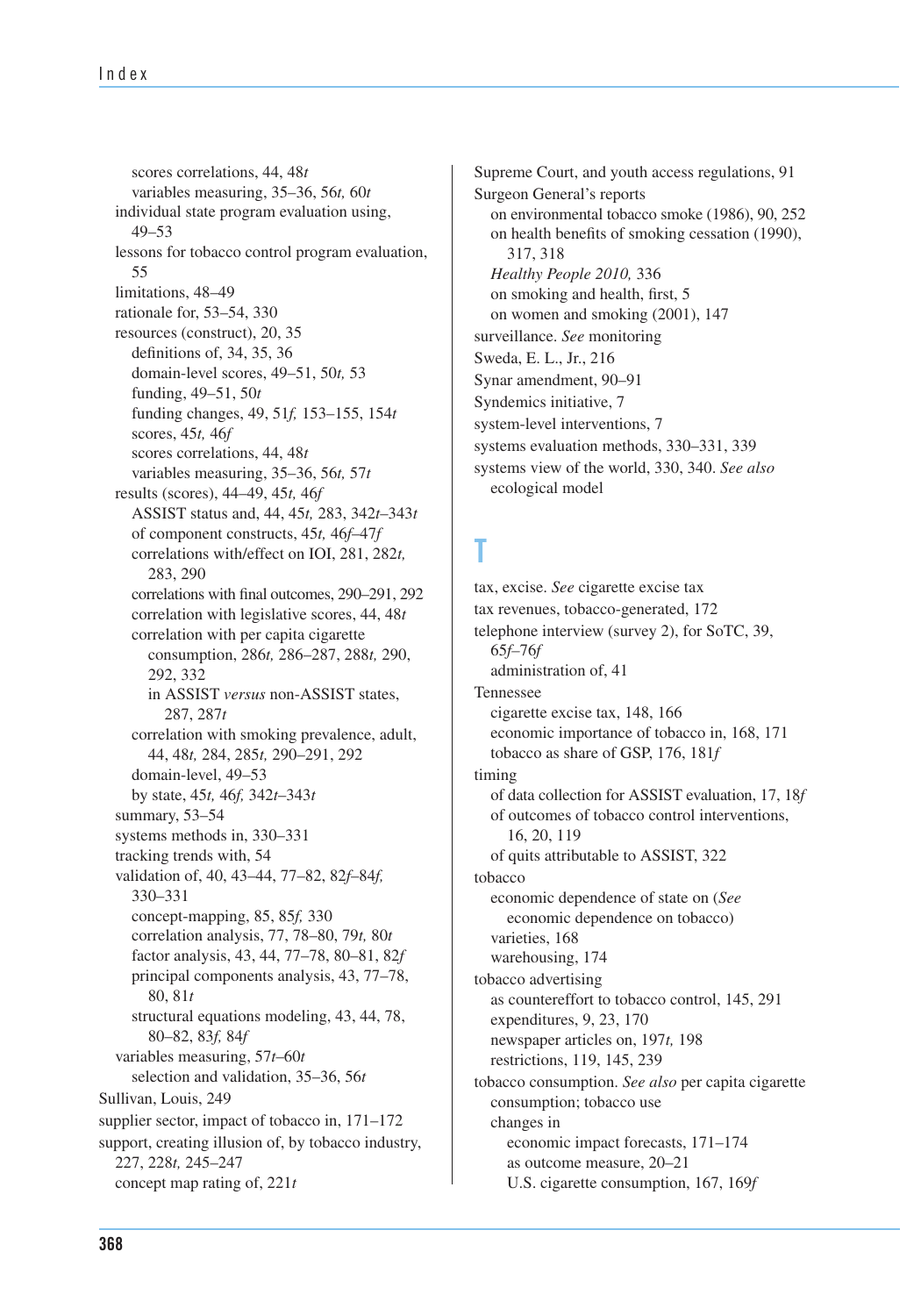tobacco control future of, 336–338 media advocacy for, 188 tobacco control coalitions, 40, 117 and capacity, 14, 333 measure of, 16–17 tobacco control community, harassment of, 227– 229, 228*t,* 247–250 concept map rating of, 222*t*  tobacco control evaluation ASSIST evaluation's contributions to, 334–336 initial outcomes methodology, 137 SoTC model, 55 state-level conditions, 155–156 for complex programs, 11, 338–339 future challenges for, 336–338 of program components, 17 trends over time in, 6*f* tobacco control interventions ASSIST-like, diffusion to non-ASSIST states, 10, 13, 22, 334–335 community impacts of, 144 community-level, 6 complex, evaluation of, 11, 338–339 components of, evaluation of, 17 cost per person, 308, 316, 323 current trends, 11–13 education-based, 5 environmental factors affecting (*See* state conditions) establishment of, and cost-effectiveness of ASSIST, 321 evaluation of (*See* tobacco control evaluation) evolutionary phases of, 5–8, 6*f*  historical trends in, 4–13, 6*f*  individual-level, 5–6 key questions for, 337 in 1990s, 8–11 outcomes/outcome measures of (*See* outcome measures; outcomes) policy-level, 8–11, 90 (*See also* tobacco control laws; tobacco control policies) population-level, 6–7, 11–12 science-based model for, 7–8 state-based (*See* state tobacco control laws; state tobacco control policies) system-level, 7 and tobacco industry, 11 (*See also* tobacco industry counterefforts and tactics)

 in economic dependence measure, 150, 174, 175 tobacco control laws. *See also* tobacco control policies aimed at tobacco industry, 11, 145 changes in, measurement of (*See* legislative changes, measurement of) clean indoor air (*See* clean indoor air laws) data sources, 90, 91, 97–98, 99, 104–105 local (*See* local tobacco control ordinances) preemptive (*See* state preemption laws) rating results, 100–103 rating system, 89, 91–99, 105, 106 smoke-free workplace, 152, 153 spillover among states, 153 state (*See* state tobacco control laws) tobacco advertising restrictions, 119, 145, 239 on youth access to tobacco (*See* youth access laws) tobacco control monographs (NCI) 1, *Strategies to Control Tobacco Use in the United States: A Blueprint for Public Health Action in the 1990's* (the "blueprint"), 5, 8, 336 16, *ASSIST: Shaping the Future of Tobacco Prevention and Control,* 9, 11 tobacco control policies. *See also* tobacco control laws ASSIST policy areas, 90, 119–120, 269 as intervention focus, 339, 340 media interventions promoting, 188 monitoring of, 91–92, 104 newspaper coverage of (*See* newspaper coverage, of tobacco control policy) in 1990s, 8–11 state (*See* state tobacco control policies) in tobacco-growing/producing states, 148, 165–166 tobacco industry efforts and tactics counter to (*See* tobacco industry counterefforts and tactics) tobacco growing, 165–170 decline in, 167, 167*f* economic impacts of, 173–174 factors contributing to, 167–170, 169*f*  employment in, 175 as share of GDP, 176, 178*f*  as share of GSP, 176*f,* 178*f–*181*f*  states most dependent on, 150, 168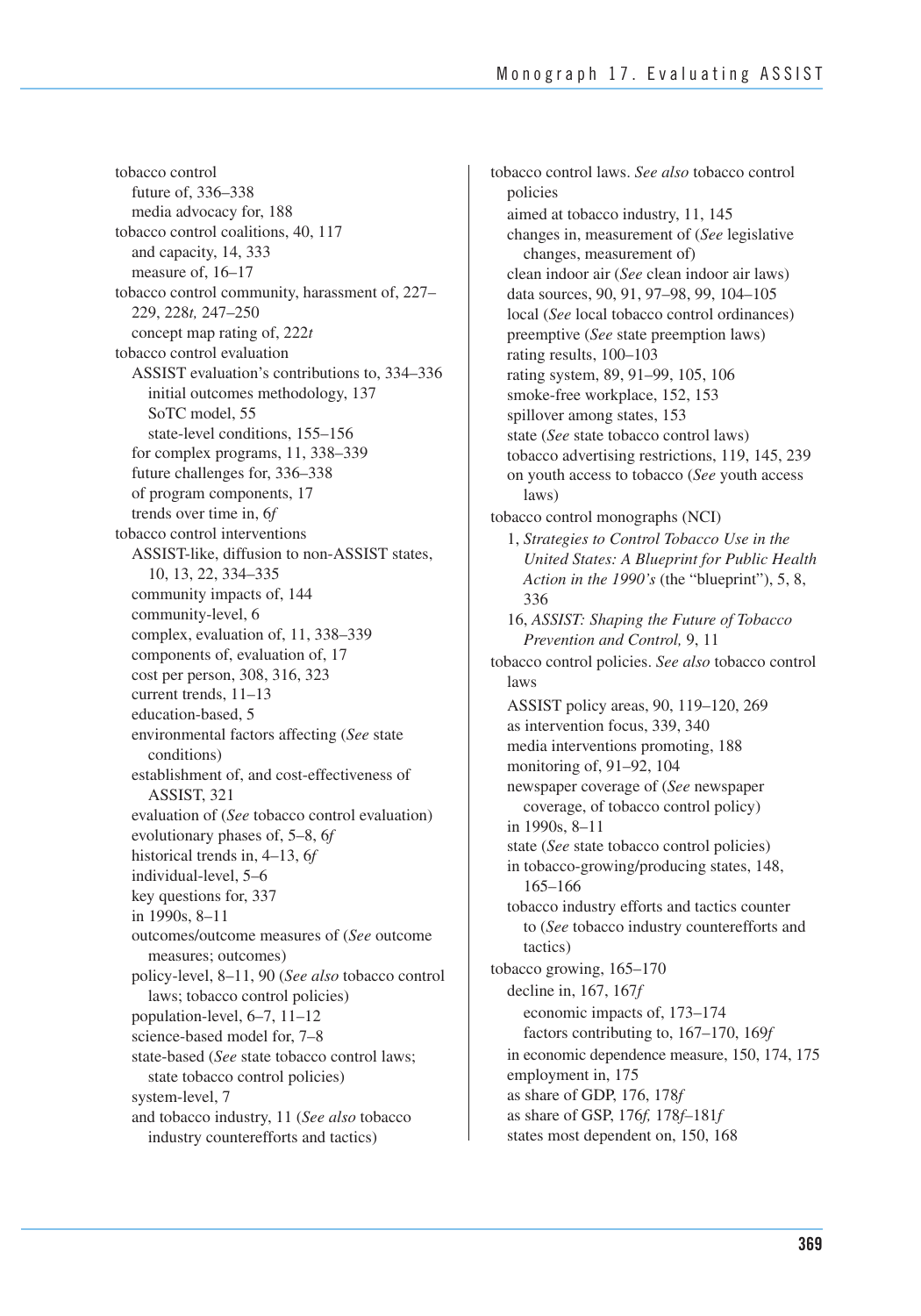expert panel interpretation of, 219, 220*,* 225*f*  tobacco growing and manufacturing (combined measure), 175 as share of GDP, 176, 178*f*  as share of GSP, 175–181, 177*t*  selected states, 176, 176*f,* 178*f*–181*f*  tobacco-growing/manufacturing states, 150, 168, 170–171. *See also individual states*  economic impact forecasts, 173–174 tobacco as share of GSP, 176, 176*f,* 178*f*–181*f,*  181 tobacco control barriers in, 148, 155, 165–166, 171, 182 views on tobacco use in, 148 tobacco industry. *See also* tobacco growing; tobacco manufacturing advertising by (*See* tobacco advertising) cigarette sales data, 115 definition of, 215n documents on tobacco control counterefforts, 236–254, 255–257 economic dependence of state on (*See* economic dependence on tobacco) economic impact claims of, 148–149, 171–172 on economic impact of tobacco, 148–149 studies, 171–174 economic impacts, 176 history of, 165 lawsuits against, 11 and local ordinances, 152, 232*t,* 238 marketing expenditures, 9, 23, 170 Master Settlement Agreement (1998) and, 11, 145, 171, 236 and youth access policies, 227, 244, 254 tobacco industry counterefforts and tactics, 11, 22–23, 215–257 advertising as, 145, 170, 291 agenda usurping as, 227, 228*t,* 243–244 concept map rating, 221*t*  aimed at ASSIST, 22, 215–216, 291 industry documents on, 236, 239–240, 242, 244, 246–250 aimed at specific public health initiatives, case studies, 231, 232*t*  combination of, 231–233 concept mapping, 215, 216, 217–224, 255, 256 background for, 216–217 data validation for, 223–224 lessons from, 220, 223–224 participants in, 217

 media manipulation as, 229–230, 231*t,* 251–253 procedures for, 217–219 results of, 219–220, 221*t*–222*t,* 223*f,* 224*f*  conclusions, 256–257 creating illusion of support as, 227, 228*t,*  245–247 concept map rating, 221*t* definition of, 216 direct *versus* indirect, 227, 231 document review, 236–254, 255–257 lessons from, 254 methods, 236–237 results, 237–254 economic intimidation as, 227, 228*t,* 240–242 concept map rating, 221*t* evaluation challenges, 254–257 harassment as, 227–229, 228*t,* 247–250 concept map rating, 222*t*  index/measurement of, 215–216, 223, 233–235, 254–257 legal intimidation as, 227–229, 228*t,* 240–242 concept map rating, 221*t*  legislative strategies as, 226*t,* 226–227, 234, 238–240 concept map rating, 221*t*  literature review, 224–233, 255 case studies, 230–233 limitations, 233 methods, 225–226 results, 226–230 lobbying as, 171, 226*t,* 226–227, 234, 238–240 concept map rating, 221*t*  local-level, 152, 232*t,* 238 Master Settlement Agreement (1989) and, 145, 236 concept map rating, 222*t*  public relations as, 229–230, 231*t,* 253–254 concept map rating, 222*t*  quantification of, 234–235 research on, since ASSIST evaluation, 335–336 state-level, case studies of, 231, 232*t*  state preemption laws as, 152, 239 summary, 255–256 undermining science as, 229, 230*t,* 250–251 concept map rating, 222*t*  Tobacco Institute budgets, 336 cigarette sales data, 115 documents on tobacco control counterefforts, 237–246, 250–253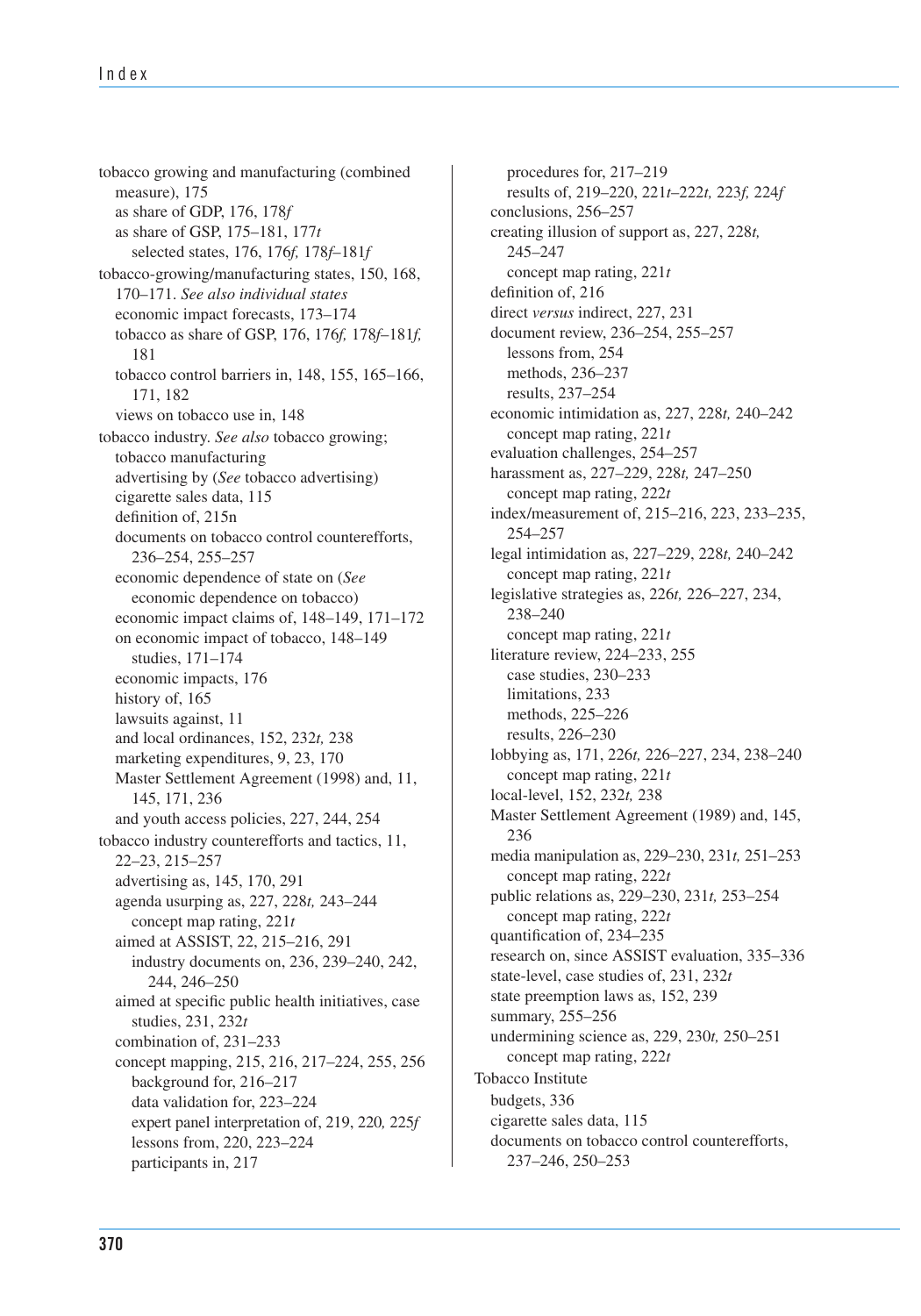in economic dependence measure, 150, 174–175 reduction, economic impact studies of, 171–174 changing, as ASSIST objective, 14, 328, 339 on Strength of Tobacco Control (SoTC) index, 31 tobacco leaf exports, 169*f,* 170 imports, 168–170, 169*f* production (*See* tobacco growing) tobacco manufacturing, 165–166, 170–171. *See also* economic dependence on tobacco cigarette production decline, 167, 169*f*  as share of GDP, 176, 178*f*  as share of GSP, 176*f,* 178*f–*181*f*  states most dependent on, 150, 170–171 tobacco product(s) laws prohibiting sales to minors (*See* youth access laws) prices (*See also* cigarette prices) as ASSIST policy priority, 119–120 tobacco tax. *See* cigarette excise tax tobacco use. *See also entries under* smoking factors affecting, 144*f,* 144–145 prevalence of (*See* smoking prevalence) views on factors affecting, 144–145 historical changes in, 8, 11, 144 in tobacco-growing/producing states, 148 tobacco use prevention and control. *See entries under* tobacco control Tobacco Use Supplement to the Current Population Survey (TUS-CPS) adult smoking prevalence data, 15, 16, 21, 114–115, 122, 150, 274, 310 in cost-effectiveness analysis, 310, 323 development of, 329, 335 future directions, 336–337 workplace smoking restrictions data, 125, 149 Trochim, William M. K. on tobacco industry counterefforts and tactics, 213, 217, 218, 220 TUS-CPS. *See* Tobacco Use Supplement to the Current Population Survey (TUS-CPS)

#### **U**

U. S. Department of Health and Human Services, on state preemption laws, 91 Ulasevich, Alec on ASSIST Newspaper Tracking System, 185

University of California at San Francisco, digital tobacco industry library of, 335–336 Social Science Data Collection Web site, 150 University of Illinois at Chicago, ImpacTeen project, 105 upstream interventions, 13, 339. *See also* tobacco control policies U.S. Bureau of Economic Analysis, economic impact data from, 174, 175 U.S. Bureau of Labor Statistics, ES-202 reports, 174, 175 U.S. Census Bureau CPS, 114, 149 demographic data, 149 economic data, 175 population estimate data, 98, 115 TUS-CPS, 15, 16, 21, 114 U.S. Congress, tobacco industry and, 11, 248–249 USDA, economic impact study by, 173–174 Utah, smoking prevalence in, 152

# **V**

 changes in, as ASSIST objective, 14, 328, 339 variability of initial outcomes, 118 state-to-state, as analytical consideration, 290, 298 Vermont, smoke-free workplace law in, 153 views and attitudes on social issues, media coverage and, 189 on tobacco control policies, in newspaper editorials, 198, 200, 201 on tobacco use factors affecting, 144–145, 148 historical changes in, 8, 11, 144 in tobacco-growing/producing states, 148 Virginia cigarette excise tax, 148, 166 economic importance of tobacco in, 168, 170 tobacco as share of GSP, 176, 179*f,* 181 smoking prevalence changes, 276 Viswanath, K. on ASSIST Newspaper Tracking System, 185 voluntary organizations, as SoTC respondents, 40, 41